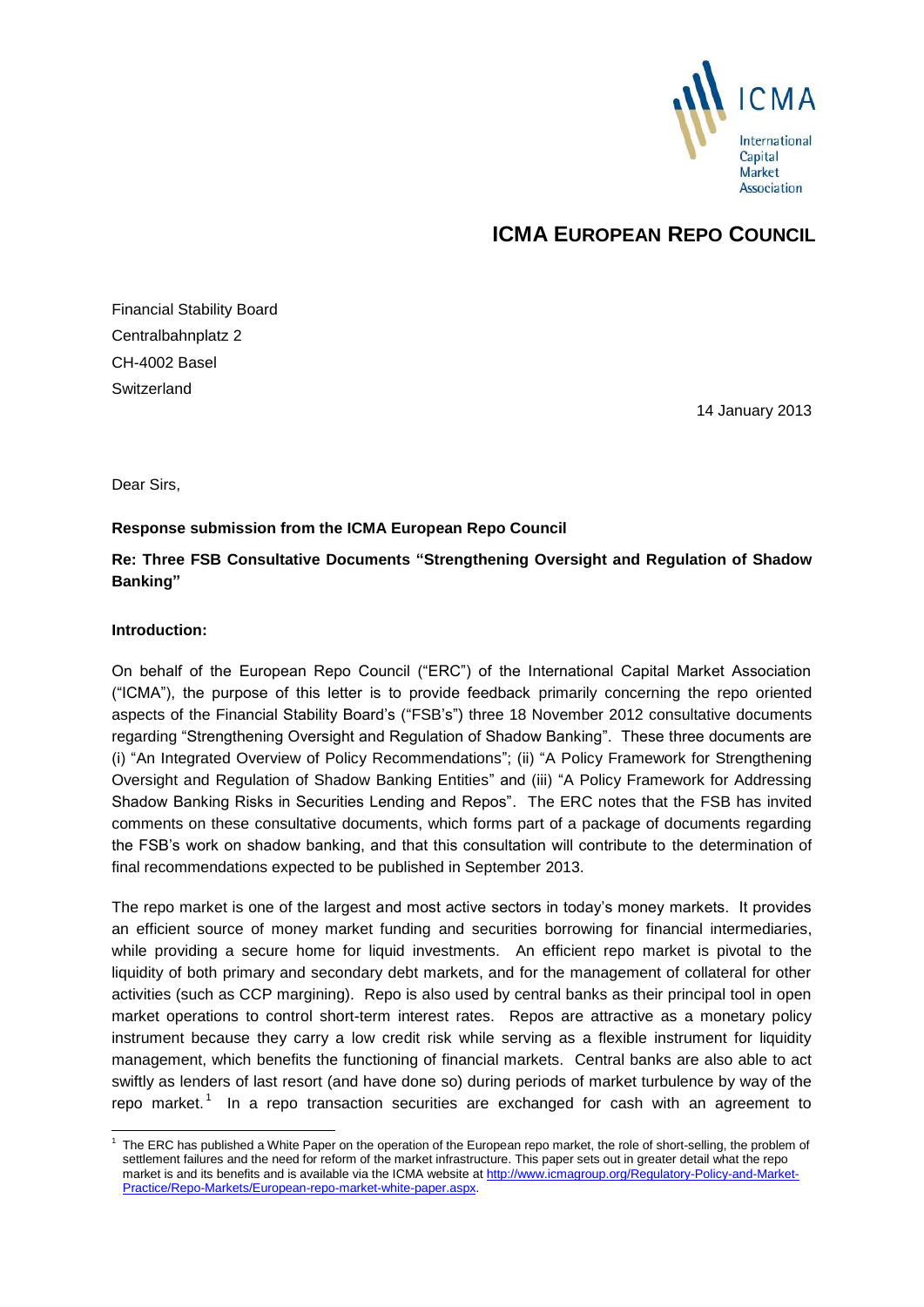repurchase the securities at a future date. The transaction is collateralised, with the cash securing the seller's securities and the securities securing the buyer's cash. In the event of default, the collateral can be sold and exposure to the defaulting party can be netted off without delay, minimising exposure to adverse market movements. Collateral and netting are key to the proper functioning of repo markets.

The ERC was established by ICMA in December 1999, to represent the cross-border repo market in Europe. It is composed of practitioners in this market, who meet regularly to discuss market developments in order to ensure that practical day-to-day issues are fully understood and dealt with adequately.

#### **Commentary:**

Whilst there are many elements being considered in the FSB's overall examination of Shadow Banking, the ERC is primarily focused on those aspects that bear most directly on repo. Given this these comments are relatively general in responding to the first two of the consultative documents and rather more specific concerning the third consultative document ("A Policy Framework for Addressing Shadow Banking Risks in Securities Lending and Repos"), much of the content of which is of direct significance to the ERC.

#### **A. Comments regarding "An Integrated Overview of Policy Recommendations"**

Given that this consultative document is itself an overview, the ERC's few responsive comments really provide a general opening ahead of the more detailed points made further on in this submission.

Considering WS1: Banks' interactions with shadow banking entities (paragraph 1.2.1), the FSB notes a number of measures that should strengthen the resilience of the banking sector against some risks posed by shadow banks, including increased capital requirements for short term liquidity facilities provided to securitisation vehicles. Whilst efforts to increase banking resilience are understandable it should be remembered that there is an inevitable balance to be achieved. The ERC observes that one impact of this particular change is that it makes the cost of collateral higher, thereby contradicting the G20's aim of making markets safer. The ERC, through ICMA, is supporting the Collateral Initiatives Coordination Forum's  $("CICF's")^2$  cross industry efforts on collateral.

Considering WS2: Money market funds ("MMFs") (paragraph 1.2.2), the FSB's recommendations include a specific item concerning MMFs' practices in relation to repos. In considering any guidelines responsive to this recommendation, the ERC respectfully suggests that regulators should make use of the ERC's established market practice guidelines; and more broadly the ERC's efforts in respect of repo market education and the establishment of a sound legal framework, embodied in the GMRA. The ERC's April 2012 position paper "Building and Sustaining the European Repo Market", which was included as an appendix to the ERC's 22 May 2012 response to the FSB's "Interim Report on Securities Lending and Repos", provides a more detailed description of these existing elements of the European repo market. $3$  The ERC also draws your attention to the stability of MMFs' repo investment during the crisis, that was revealed in an analysis of SEC returns by Arvind Krishnamurthy, Stefan Nagel and Dmitry Orlov in their paper on "Sizing Up Repo" (November 2011).

<sup>-</sup><sup>2</sup>http://www.icmagroup.org/Regulatory-Policy-and-Market-Practice/collateral-initiatives-coordination-forum/

<sup>3</sup>  [http://www.icmagroup.org/assets/documents/Maket-Practice/Regulatory-Policy/Repo-Markets/ERC-contributions/FSB](http://www.icmagroup.org/assets/documents/Maket-Practice/Regulatory-Policy/Repo-Markets/ERC-contributions/FSB-interim-SB-report-re-repos_ERC-response_final.pdf)[interim-SB-report-re-repos\\_ERC-response\\_final.pdf](http://www.icmagroup.org/assets/documents/Maket-Practice/Regulatory-Policy/Repo-Markets/ERC-contributions/FSB-interim-SB-report-re-repos_ERC-response_final.pdf)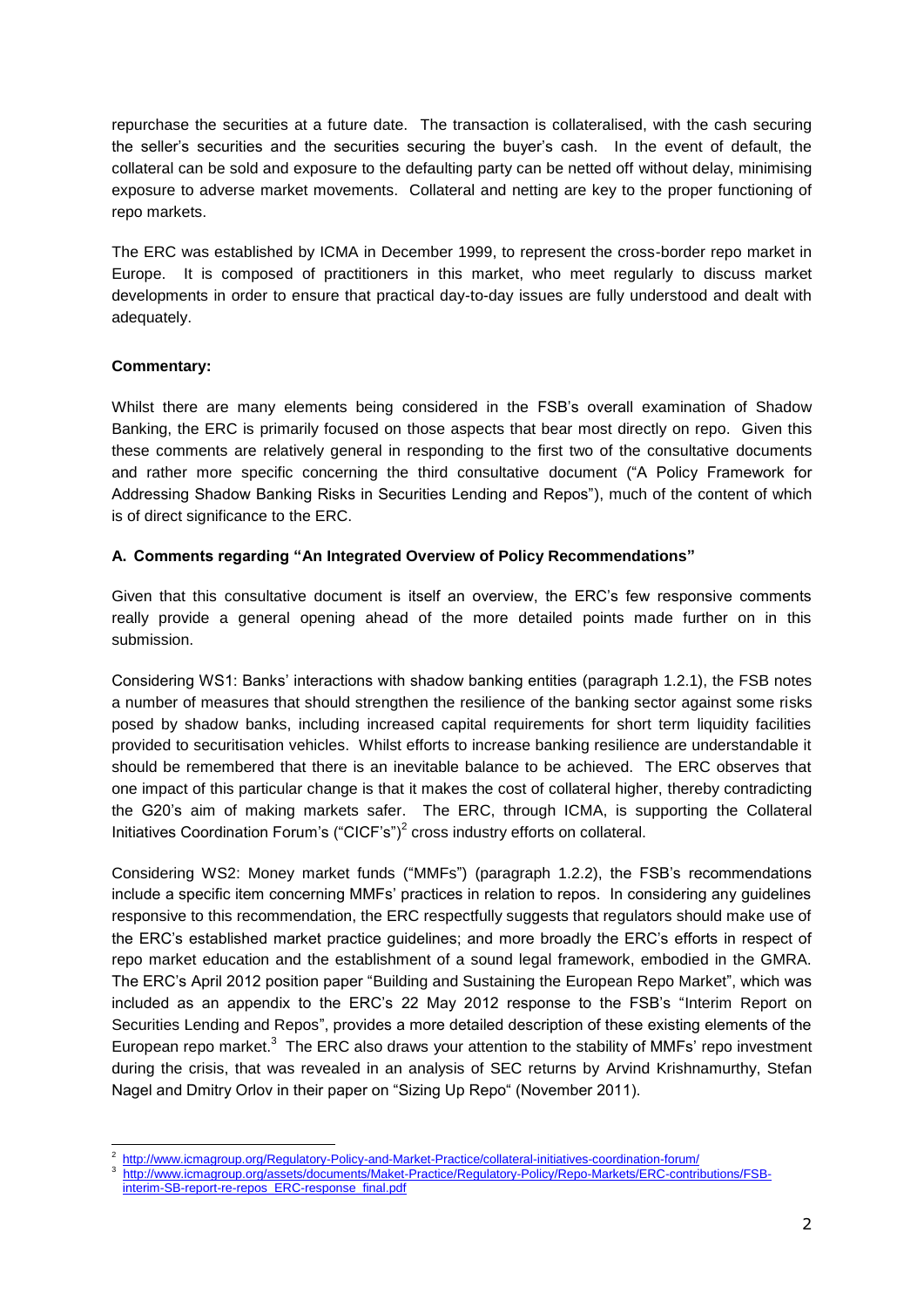Considering WS3: Other shadow banking entities (paragraph 1.2.3), authorities are to identify shadow banking risks by reference to "the framework of five economic functions". One of these five functions is described as "intermediation of market activities that is dependent on short-term funding or on secured funding of client assets". Whilst recognising that such an economic function can play a part in shadow banking activity, the ERC notes that this description covers an important economic activity, which may involve funding through repos or securities lending, that should not in itself be discouraged. What is important is to understand the risks being taken and to ensure they are appropriately managed.

Considering WS4: Securitisation (paragraph 1.2.4), the ERC has no particular comments at this stage.

Considering WS5: Securities lending and repos (paragraph 1.2.5), the ERC's comments are included under point "C" (below) of this submission.

#### **B. Comments regarding "A Policy Framework for Strengthening Oversight and Regulation of Shadow Banking Entities"**

As an overall suggestion, the ERC feels that, given the increasing pressure on collateral, it may be useful to establish a global workshop / study. The aim in doing so would be to provide adequate focus on cross-regulatory initiatives and analysis regarding collateral availability impacts. In relation to this, the  $1<sup>st</sup>$  step could be to look to the ad hoc COGESI working group, which is looking at collateral eligibility requirements as established by the major central banks (this ECB study should be released in the  $1<sup>st</sup>$  quarter of 2013).

Concerning intermediation of market activities that is dependent on short-term funding or on secured funding of client assets, the consultative document describes two examples (at paragraph 2.3). In principle the ICMA considers that both banks and non-bank financial entities engaged in these activities should be subject to equivalent regulation, oversight and legal protection. The market should present a level playing field for those involved from the sell-side; and equally for those involved from the buy-side.

In relation to the "Management of client cash pools with features that make them susceptible to runs", the consultative document describes "Restrictions on maturity of portfolio assets" as a policy tool (at paragraph 3.2.1, Tool 1). One of the examples given of such restrictions is "limits on the duration.. ..of the fund's portfolio". The ERC is concerned that the application of such limitations could seriously impact market developments and efficiency; and accordingly suggests that particular care be taken in this area. The concern perceived is that the risk of individually well intentioned policy initiatives having conflicting impacts which unduly constrain the availability of longer term finance. For example, prompting funds to shorten their investment requirements somewhat contradicts requirements for bank to reduce reliance on short term funding.

The same overall section of the consultative document moves on to describe "Liquidity buffers" as another policy tool (at paragraph 3.2.1, Tool 3c). The description of this tool refers to "Liquidity buffers comprised of highly liquid cash or near-cash instruments..". The ERC highlights that the downside of this approach is that, incremental to concerns already much debated in respect of proposed bank liquidity coverage ratio (LCR) requirements, this would increase the hoarding of collateral, decrease liquidity in the system and may create unintended squeezes on certain bonds. Already much concerned about such difficulties, the ERC, in collaboration with the community of European primary dealers (represented by AFME) have been in discussion with the ECB regarding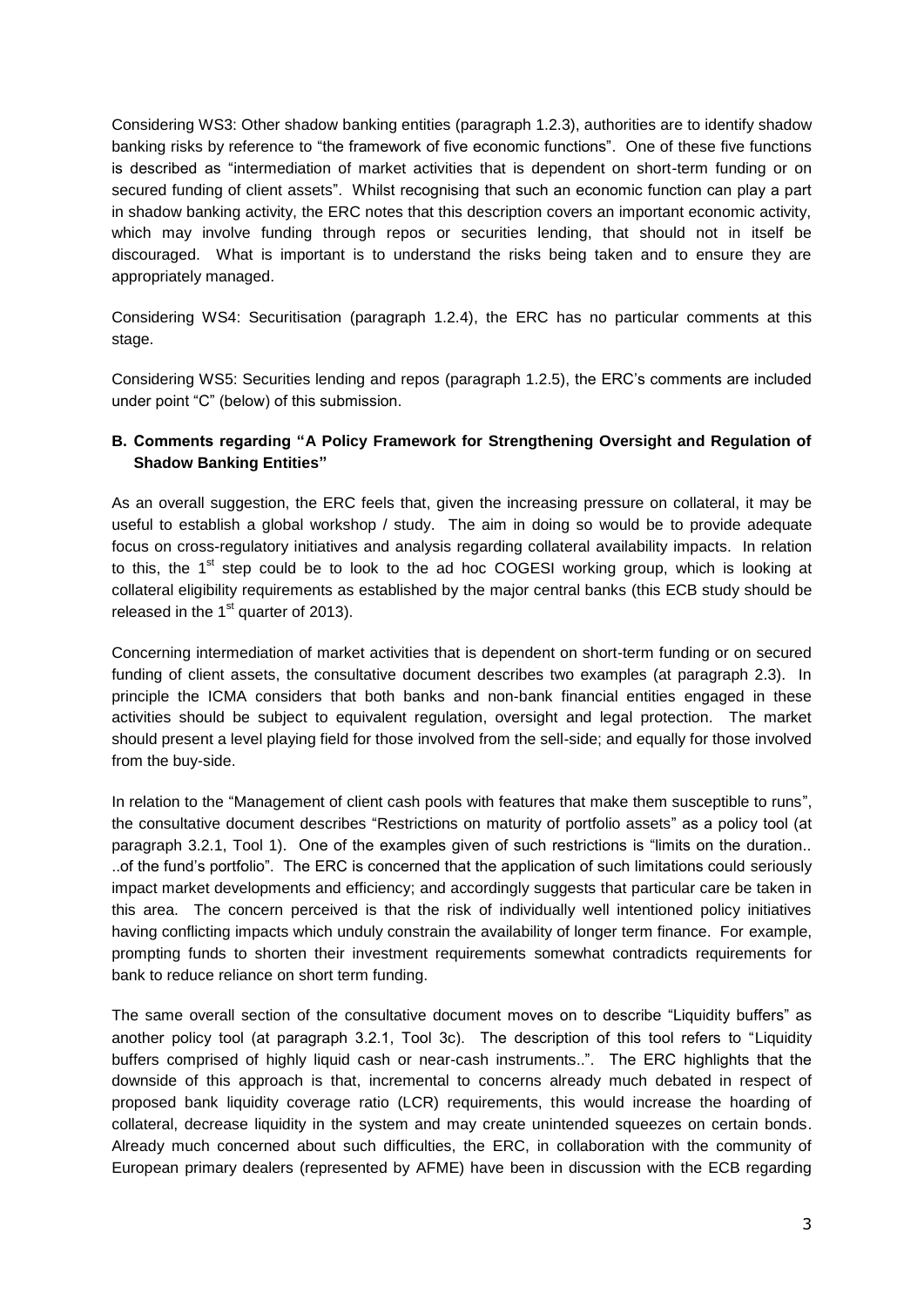the possible role which a repo facility could play, by creating the possibility for securities acquired by the ECB to be recycled in the market.

In relation to "Securitisation and funding of financial entities", the consultative document describes "Restrictions on eligible collateral" as a policy tool (at paragraph 3.2.5, Tool 2). The ERC is very familiar with concerns over the liquidity of collateral and specifically draws the FSB's attention to the White Paper<sup>4</sup> on "Collateral Fluidity", published by the Collateral Initiatives Coordination Forum ("CICF") on 7 November 2012. This White Paper calls for regulatory authorities to focus on the efficient mobilisation of collateral in financial markets and offers the CICF's vision for improvements in collateral infrastructure.

The same overall section of the consultative document moves on to describe "Restrictions on exposures to, or funding from, banks/other financial entities" as another policy tool (at paragraph 3.2.5, Tool 3). The ERC particularly notes the final sentence of this paragraph, being concerned that, including through their impact on the stock of available collateral, there is indeed a risk that such restrictions will lead to "pressures on funding for the financial entities concerned and.. .. possible adverse implications on market efficiency."

#### **C. Comments regarding "A Policy Framework for Addressing Shadow Banking Risks in Securities Lending and Repos"**

#### **i). General comments**

The ERC welcomes the work which the FSB is doing, particularly as there is a strong need to ensure that any reforms develop in a way which is internationally consistent; both as to content and timing. The ERC is also pleased to have this further formal opportunity to comment on the FSB's evolving output from this workstream, but considers that, particularly as there is the potential for damage to overall market efficiency and liquidity, more time does need to be allowed for detailed and careful reflection on the draft recommendations.

The ERC wishes to draw specific attention to two papers written by Mr Richard Comotto<sup>5</sup> in February and March of 2012, which are directly relevant to the debate on repos and shadow banking. These papers were already heavily referenced in the ERC's 22 May 2012 response to the FSB's "Interim Report on Securities Lending and Repos". Particularly since it does not believe that there is a sound rationale for imposing mandatory minimum haircuts, the ERC considers that these earlier papers remain highly pertinent; and respectfully requests that they be carefully read and fully considered alongside the particular remarks contained in this consultation response.

The ERC considers that transparency to the authorities is the crucial area where immediate progress needs to be made. The ERC considers that if initial efforts focus on leveraging existing pools of data and the use of surveys, this can be done on a timely basis. Effecting such a short term improvement in transparency will in itself make it far easier for officials to assess the true requirements for longer term development. It will also facilitate the design of any relevant regulations for application to the market; and will in any case be essential for any meaningful calibration of new regulations.

The ERC suggests that it would be very helpful to the FSB's further consideration of the idea of a trade repository if it were to organise a dedicated workshop meeting along similar lines to the ECB's 3

<sup>-</sup>4 [http://www.icmagroup.org/assets/documents/Media/Press-releases-2012/Collateral-Initiatives-Coordination-Forum-\(CICF\)](http://www.icmagroup.org/assets/documents/Media/Press-releases-2012/Collateral-Initiatives-Coordination-Forum-(CICF)-calls-for-urgent-focus-on-collateral-fluidity-7Nov2012v2.pdf) [calls-for-urgent-focus-on-collateral-fluidity-7Nov2012v2.pdf](http://www.icmagroup.org/assets/documents/Media/Press-releases-2012/Collateral-Initiatives-Coordination-Forum-(CICF)-calls-for-urgent-focus-on-collateral-fluidity-7Nov2012v2.pdf)

<sup>5</sup>  [http://www.icmagroup.org/Regulatory-Policy-and-Market-Practice/short-term-markets/Repo-Markets/shadow-banking-and](http://www.icmagroup.org/Regulatory-Policy-and-Market-Practice/short-term-markets/Repo-Markets/shadow-banking-and-repo/)[repo/](http://www.icmagroup.org/Regulatory-Policy-and-Market-Practice/short-term-markets/Repo-Markets/shadow-banking-and-repo/)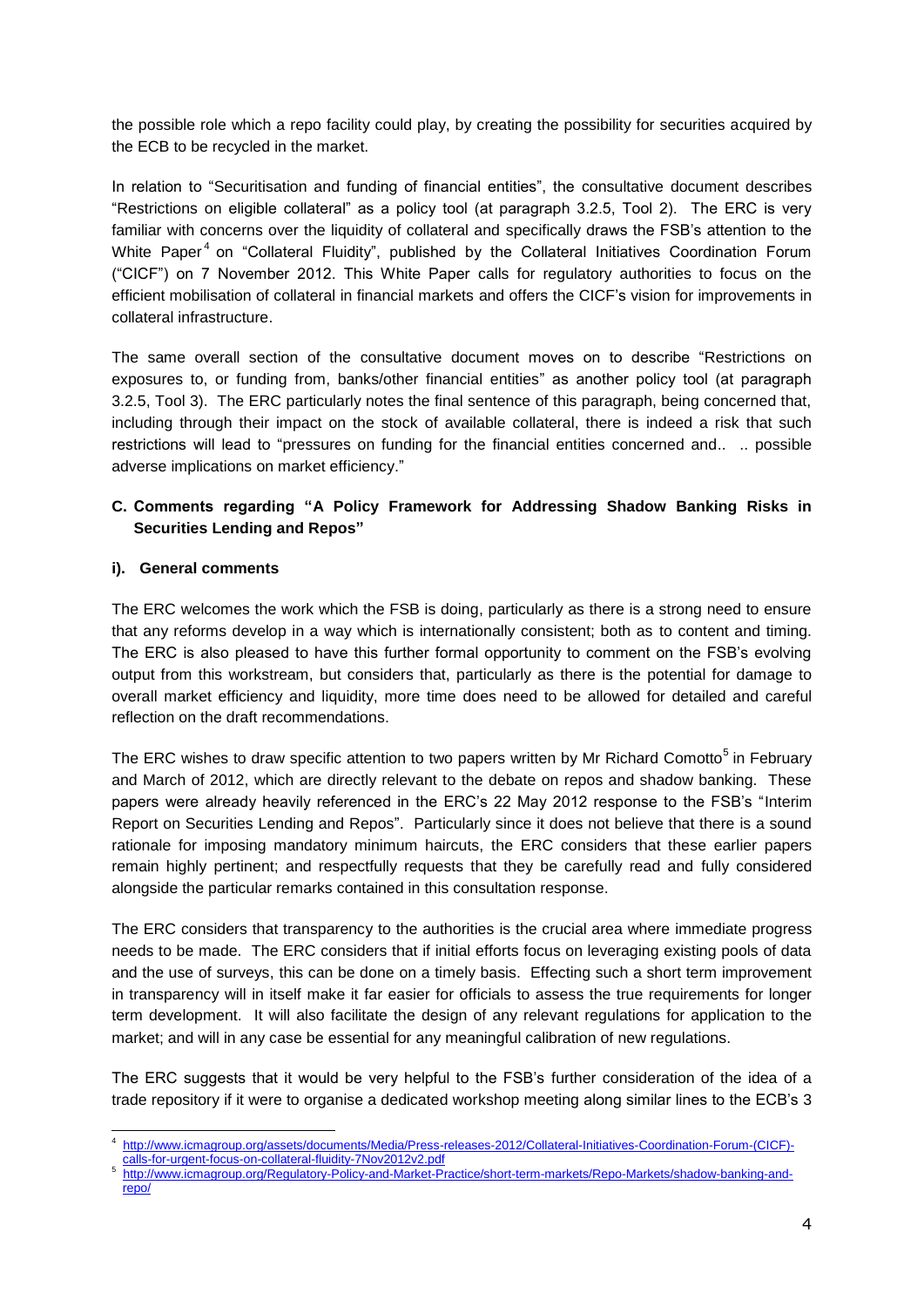December 2012 workshop "Repo market and securities lending: towards an EU database". At the very least the FSB should closely follow this ECB initiative, which aims to produce a blueprint by the end of June 2013; and other similar efforts, such as the work already done under the auspices of the Bank of England's SLRC.

The ERC perceives that the heart of the concern about shadow banking lies in the need to avoid undue risk accumulating outside of the established framework of regulated financial intermediaries. As such, if there are to be measures such as mandatory minimum haircuts, these should focus on controlling the activities of unregulated entities rather than those of regulated financial intermediaries (which would otherwise suffer inappropriate duplication of requirements). The ERC continues to have fundamental doubts about the cost-efficiency of the idea of mandatory minimum haircuts, given that the driving analysis was of a very narrow sector of the US repo market, while other work (including that of the CGFS) suggested changes in haircuts were not significant.

Overall the ERC considers that the FSB's proposed recommendations do appear to be reasonably balanced. In particular, with respect to some of the key debated topics, the ERC is pleased to note the following points:

- Trade repositories the proposed recommendation does not say that one should be immediately set up, but rather that "The FSB should consult on the appropriate geographical and product scope of such TRs" and "the FSB should establish a working group to identify the appropriate scope and undertake a feasibility study for one or more TRs at a global level. Such feasibility studies should involve market participants";
- Minimum haircuts the proposed recommendation does not say they must be introduced, but rather that "The FSB should consult on whether a framework of numerical floors would be effective and workable" and "Regulatory authorities should introduce minimum standards for the methodologies that firms use to calculate collateral haircuts"… which … "seek to minimise the extent to which these methodologies are pro-cyclical";
- Re-hypothecation the proposed recommendation does not suggest broad measures potentially affecting re-use, but rather only calls for appropriate "regulations governing re-hypothecation of client assets";
- CCPs the proposed recommendation does not say they must be introduced, but rather that "Authorities should evaluate the costs and benefits of proposals to introduce CCPs in their securities lending and repo markets"; and
- Bankruptcy law the proposed recommendation does not say that repos must further share in losses, but rather that changes "should not be prioritised for further work at this stage due to significant difficulties in implementation".

#### **ii). Responses to specific questions**

This consultative document articulates 22 specific questions, which the ERC has addressed sequentially in the Annex to this response.

#### **Concluding remarks:**

The ERC appreciate the valuable contribution made by the FSB's examination of the issues articulated in this consultative document and would like to thank the FSB for its careful consideration of this response. The ERC remains at your disposal to discuss any of the above points.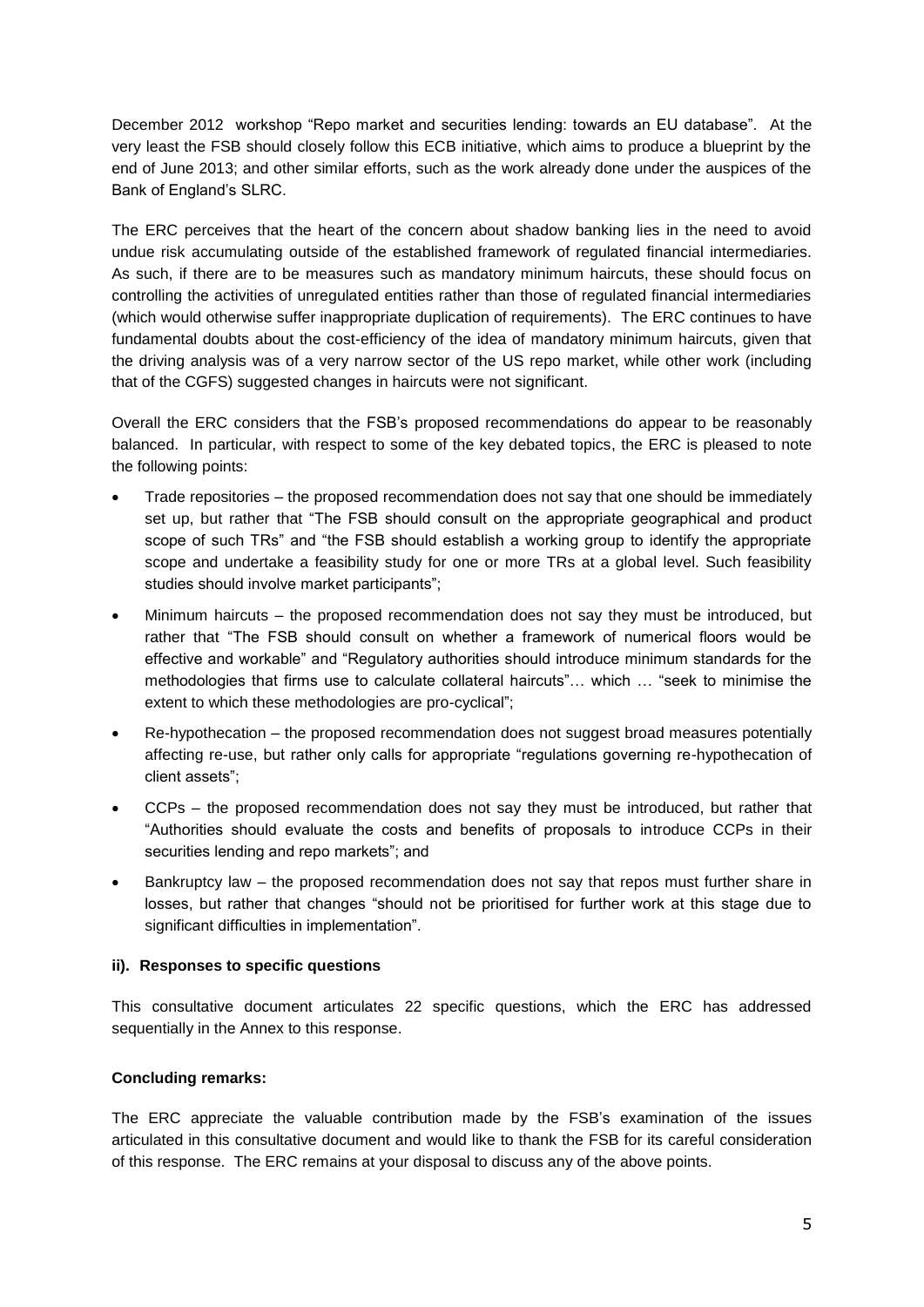Yours faithfully,

 $u^2$  at  $\ell$  $\mathcal{T}$ 

**Godfried De Vidts** Chairman ICMA European Repo Council

| cc: |               | Andrew Hauser, Head of Sterling Markets Division, Markets, Bank of England;                                                         |
|-----|---------------|-------------------------------------------------------------------------------------------------------------------------------------|
|     |               | Daniela Russo, Director General, DG Payments & Market Infrastructure, European Central<br>Bank:                                     |
|     |               | Nadia Calviño, Deputy Director-General, DG Internal Market and Services, European<br>Commission:                                    |
|     | Emil Paulis,  | Head of Directorate G, Financial Markets, DG Internal Market and Services,<br>European Commission;                                  |
|     |               | Patrick Pearson, Head of Directorate G2, Financial Markets Infrastructure, DG Internal<br>Market and Services, European Commission; |
|     | Mario Nava,   | Head of Directorate H (acting), Financial Institutions, DG Internal Market<br>and Services, European Commission;                    |
|     | David Wright, | Secretary General, International Organization of Securities Commissions;                                                            |
|     |               | ICMA European Repo Committee                                                                                                        |
|     |               |                                                                                                                                     |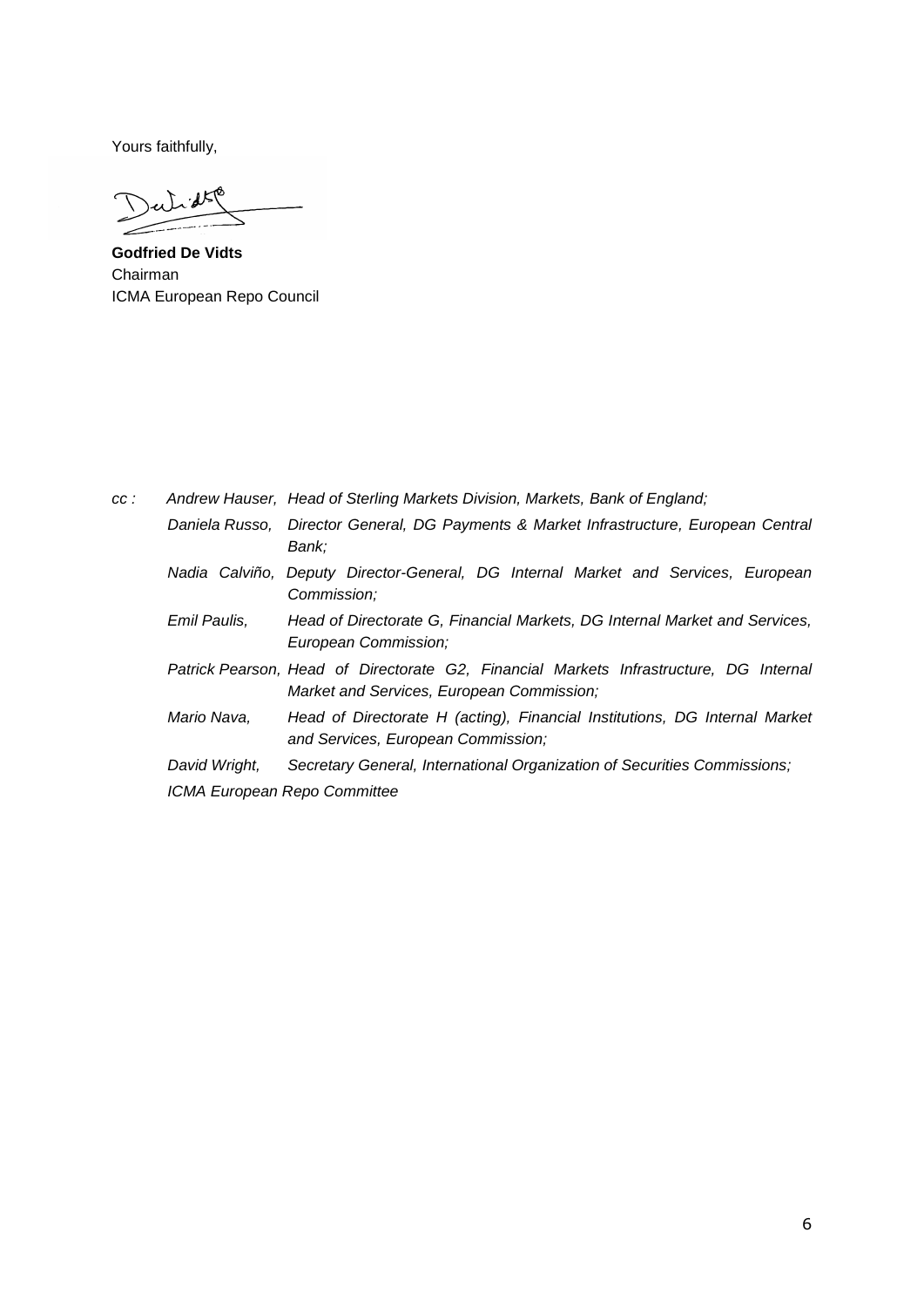# **Annex**

# **Specific ERC responses**

**– regarding the twenty two questions enumerated in the consultative document "A Policy Framework for Addressing Shadow Banking Risks in Securities Lending and Repos"**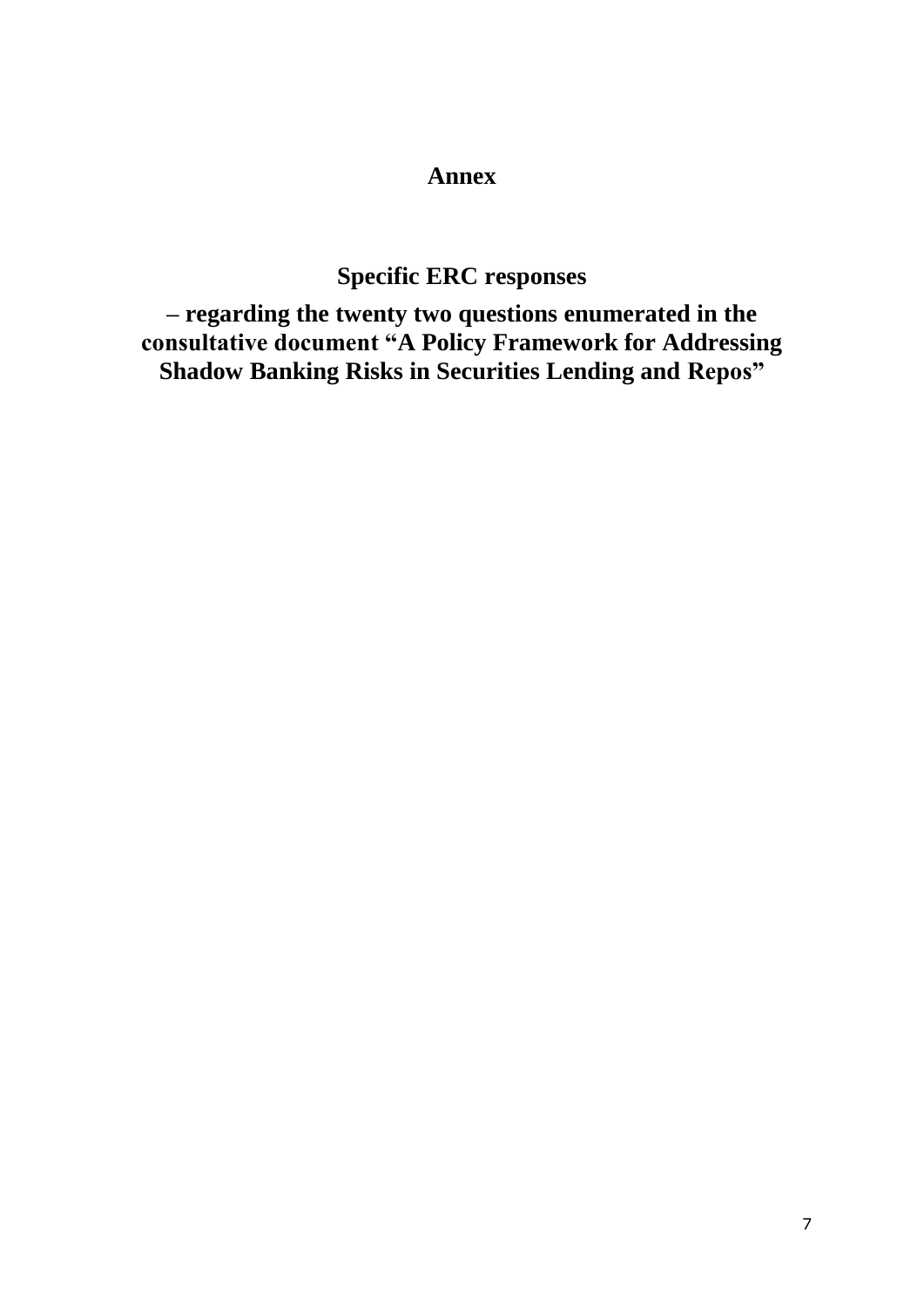## *Introduction: General questions*

*Q1. Does this consultative document, taken together with the earlier interim report, adequately identify the financial stability risks in the securities lending and repo markets?*

*Are there additional financial stability risks in the securities lending and repo markets that the FSB should have addressed?* 

*If so, please identify any such risks, as well as any potential recommendation(s) for the FSB's consideration.*

*A1.* The ERC does not feel that there are additional financial stability risks in the repo market that the FSB should have addressed.

On the contrary, it is the ERC's belief that the extent of the financial stability risk in the repo market continues to be exaggerated. The ERC perceives that this stems from too ready an acceptance of the so called "run on repo". As detailed in Mr Richard Comotto's February 2012 paper "Haircuts and initial margins in the repo market", the actual pattern of behaviour evident in the European repo market differed markedly from the very specific and limited segment of the US repo market upon which the authors of the "run on repo" based their analysis. And across the US repo market as a whole, there is also evidence that changes in haircuts did not in fact play a significant role in the withdrawal of liquidity (see CGFS and Krishnamurthy et al).

## *Q2. Do the policy recommendations in the document adequately address the financial stability risk(s) identified?*

*Are there alternative approaches to risk mitigation (including existing regulatory, industry, or other mitigants) that the FSB should consider to address such risks in the securities lending and repo markets?* 

*If so, please describe such mitigants and explain how they address the risks.* 

*Are they likely to be adequate under situations of extreme financial stress?*

- *A2.* Leading international banks play a key role at the heart of the European repo market. They are already subject to significant and increasing levels of regulation. This includes increased capital and liquidity requirements (designed to be effective through the cycle e.g. through the inclusion of countercyclical buffers), amongst which is the imposition of a leverage ratio requirement. The effect of these measures on this central segment of the industry will already play a significant part in mitigating the financial stability risks arising from their involvement in the repo market. Regulation of institutions is a more efficient means of preventing the build-up of excessive leverage than attempting to achieve this by means of intervention in market pricing through minimum haircuts. It is important to keep in mind that the key risk which further measures should bear upon relates to that segment of the repo market which lies outside the authorised financial institutions sector.
- *Q3. Please explain the feasibility of implementing the policy recommendations (or any alternative that you believe that would more adequately address any identified financial stability risks) in the jurisdiction(s) on which you would like to comment?*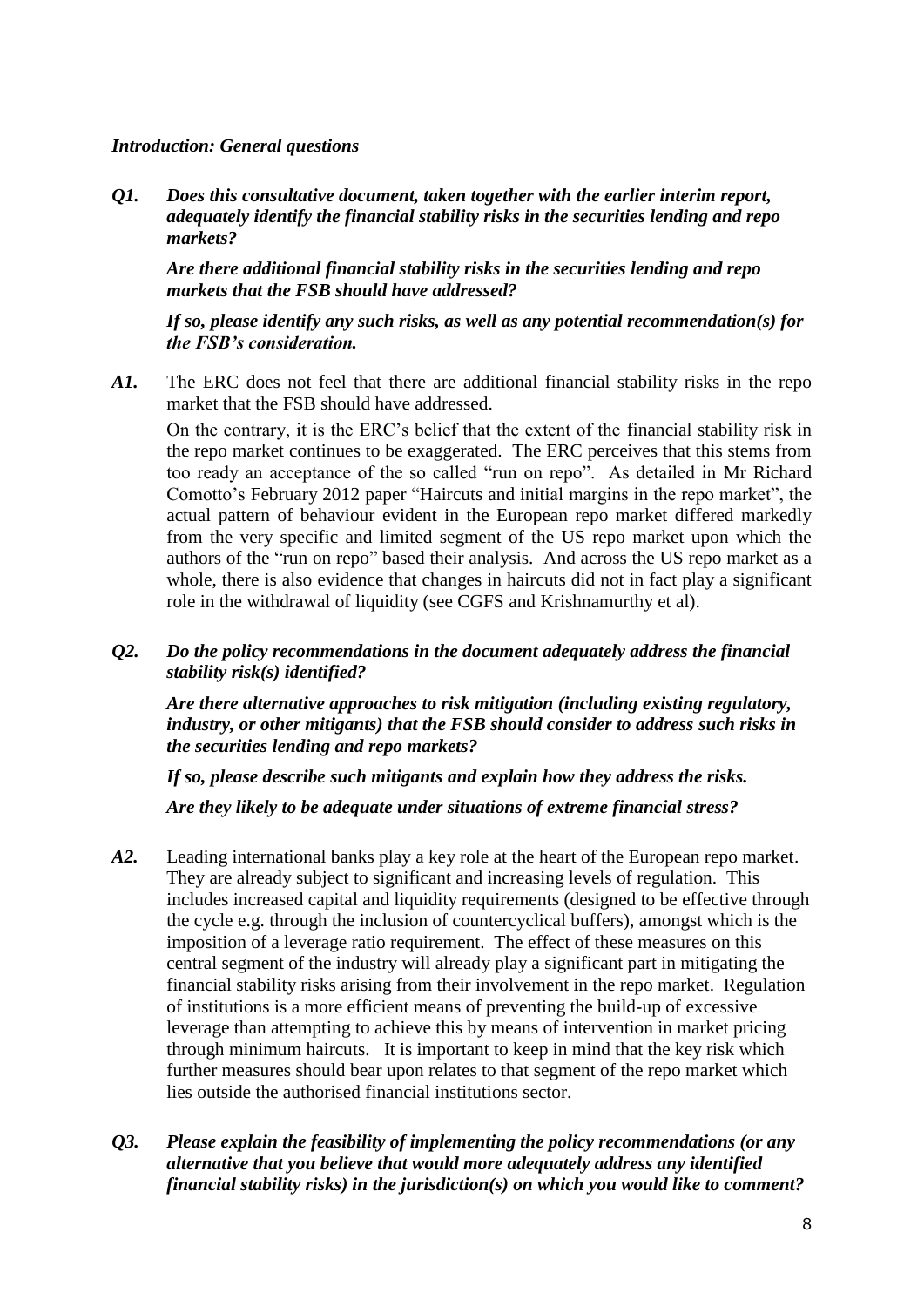- *A3.* The two overriding factors which the ERC considers do need to be borne in mind are cost and time, as further discussed in response to questions 4 and 5 below.
- *Q4. Please address any costs and benefits, as well as unintended consequences from implementing the policy recommendations in the jurisdiction(s) on which you would like to comment?*

*Please provide quantitative answers, to the extent possible, that would assist the FSB in carrying out a subsequent quantitative impact assessment.*

*A4.* The ERC appreciates that the objective of improvements to financial stability is a longer term saving which such stability will deliver. Nevertheless, margins in repo markets are relatively thin and it would not take a great deal of incremental cost to significantly undermine the economics of the business. Accordingly where implementation will generate short term costs care should be taken to minimise these. Failure to do so could be counterproductive, as driving some of the market out of business would quite likely lead to an increase in financial instability – as the important financing channel provided by the repo market would be weakened, as would the vital role which the repo market plays in the delivery of collateral needed to satisfy safety requirements (such as liquidity buffers and margins for derivatives).

## *Q5. What is the appropriate phase-in period to implement the policy recommendations (or any alternative that you believe would more adequately address any identified financial stability risks)?*

*A5.* The ERC sees the need for sufficient time to be allocated, both to permit the identification of thoughtfully designed detailed measures capable of operating in a coherent manner across international markets; and to allow for their implementation. Too much haste will not only deliver less complete and beneficial outcomes but also drive up costs. Where possible, existing data sources should be leveraged.

## *Policy recommendations:*

#### *Improvements in market transparency*

*Q6. Do you agree with the information items listed in Box 1 for enhancing transparency in securities lending and repo markets?* 

*Which of the information items in Box 1 are already publicly available for all market participants, and from which sources?* 

*Would collecting or providing any of the information items listed in Box 1 present any significant practical problems?* 

*If so, please clarify which items, the practical problems, and possible proxies that could be collected or provided to replace such items.*

*A6.* In articulating the case for improvement in regulatory reporting the consultative document states (at page #5) that there is a risk that "A large financial institution could suffer a liquidity shortage during a period of market stress due to an excessively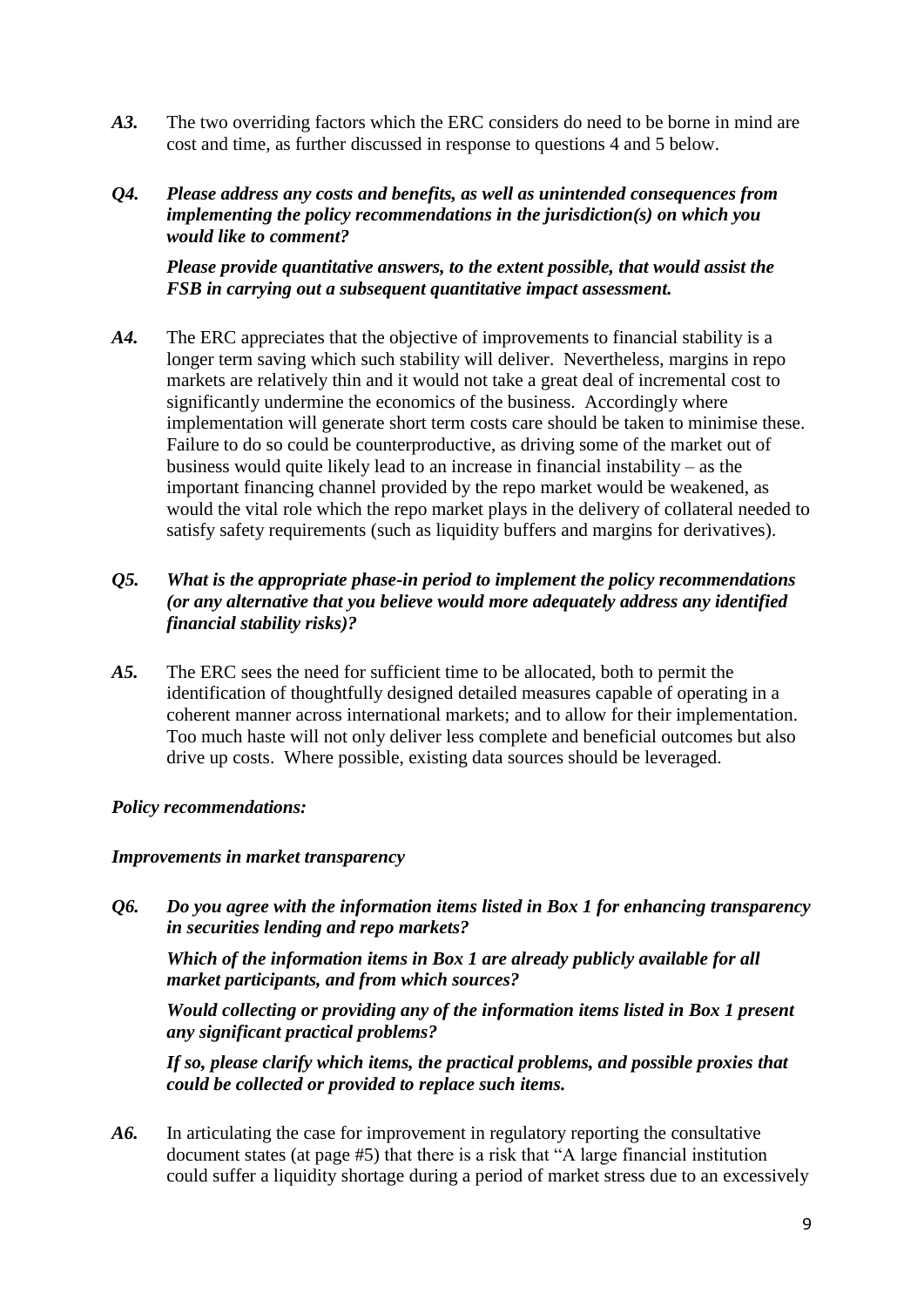short maturity profile of its financing." The ERC notes that this is a clear instance where, for banks, the risk has already been addressed through other regulatory changes – this being exactly the risk which the new liquidity requirements are designed to meet. The residual question is, therefore, in which way, if at all, measures should be taken to address this risk in the case of non-bank financial institutions? The ERC wishes to make clear that it does not consider that the right way is through the introduction of mandatory minimum haircuts, as it does not believe the case has been made that this would remove the risks facing firms relying heavily on repo for funding. More importantly, leverage and liquidity need to be suitably managed.

In articulating the case for improvement in market transparency the consultative document states (at page #5) that, for example, "The sudden request to return cash collateral posted against borrowed securities could lead to large losses and fire sales if the instruments in which cash collateral has been invested become illiquid." The ERC notes that, in the European context, this is an example of a concern where another reform measure has been introduced which exacerbates the problem. Finalised ESMA guidelines announced on 4 December 2012 state that UCITS should only enter into repurchase and reverse repurchase agreements if they are able to recall at any time any assets or the full amount of cash.

Considering fire-sales, the ERC notes that in case of default intermediaries within a chain of repos will not liquidate collateral, but net obligations (i.e. only the buyer at the end of a chain needs to liquidate). It is important therefore not to assume that the scale of potential liquidations would be commensurate with the size of the repo market on a one-for-one ratio

Turning to consider the list of repo market transaction level data proposed in Box 1 of the consultative document (at page #5), the ERC notes that collateral asset class ought probably to be derived by reference to ISINs, avoiding any ambiguity about which assets have been allocated to particular asset classes. Repo rate is probably best derived by reference also to repurchase amount, according to an agreed convention; and similarly haircut should be consistently derived, be reference also to asset value (to avoid complications with alternative usage of haircuts and initial margins). The FSB presumably anticipates that counterparty will be captured in a manner consistent with the LEI project.

Considering the list of firm-level data proposed in Box 1 of the consultative document (at page #6), the ERC observes that tenor composition, collateral composition and haircut ranges are suggested to be analysed by "asset class". The ERC highlights that the notion of asset class will need to be clearly defined, maybe by ISIN code, or category of instruments; otherwise there will be scope for great confusion. Point vii of this proposed list of repo market firm-level data specifies "For reverse repos: Type of collateral obtained and availability to re-hypothecate". The ERC draws attention to the fact that it is established repo market practice, as reflected in the GMRA, that this is always stipulated.

Also, considering the list of aggregate data which could be published, as data proposed in Box 1 of the consultative document (at page #6), the ERC wishes to offer a word of caution concerning "repo rates". It is necessary to anticipate that such average repo rates, published by an official body, would take on the character of an official price index. The ERC notes that, moreover, there are technical challenges. In order to make sense, the repo rates would have to be classified by tenor, type and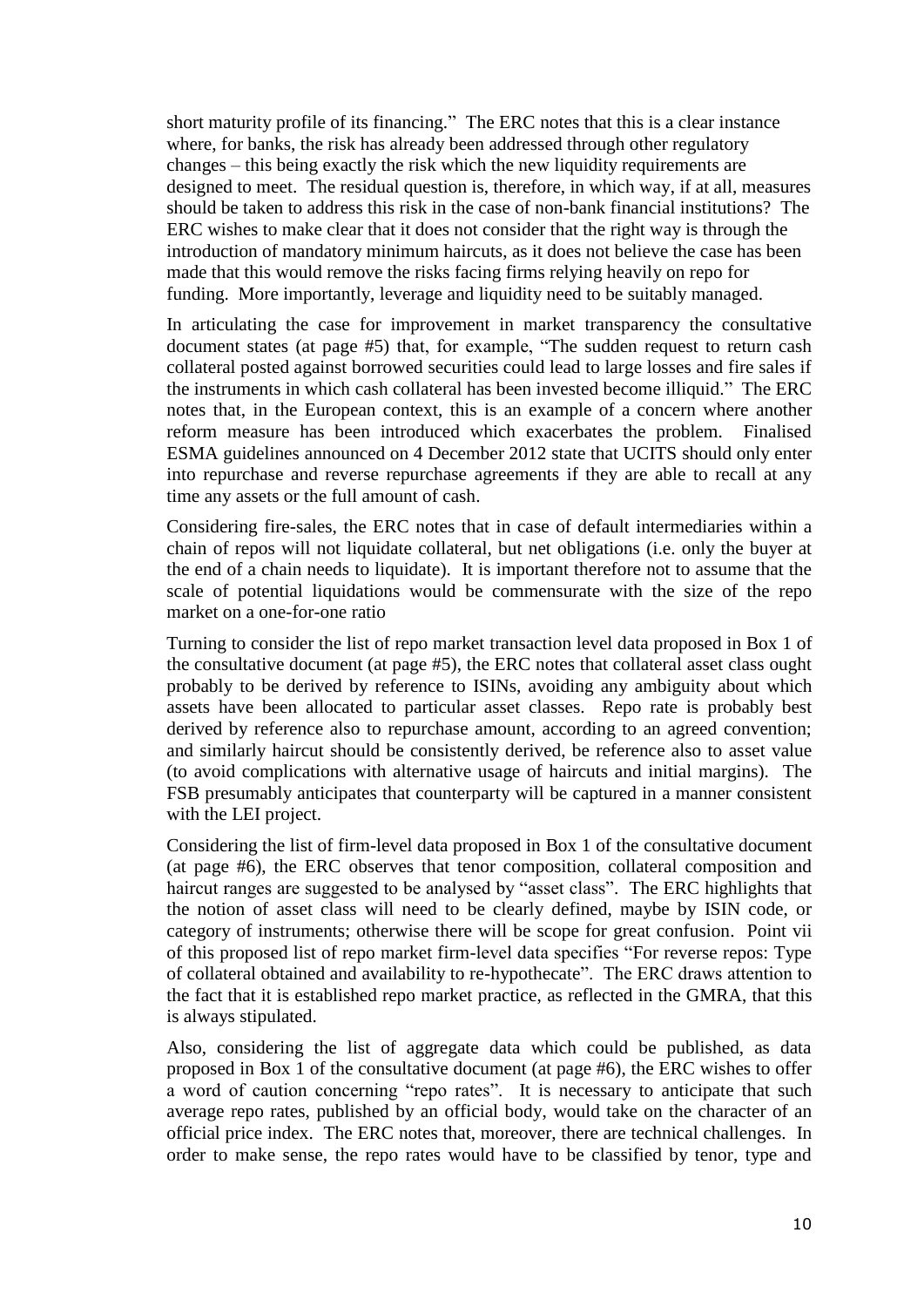quality of counterparty, and type and quality of collateral; and GC would have to be differentiated from specials.

The consultative document goes on to explicitly state (at page #7) that there should be "Increased transparency to the public". The ERC questions what is meant by "the public", as it is not made clear exactly what benefit is expected to be achieved through such increased transparency. Assuming that "the public" interest arises in respect of what would otherwise be termed the "retail market", the ERC draws attention to the fact that retail do not have access to the repo market, which only operates in so called "wholesale markets". Hence the ERC considers that care should be taken to firstly define what is meant by public interest and why this arises; and only then appropriately to tailor any related requirements.

Considering information which is already publicly available and practical problems associated with the provision of other data, the ERC highlights that one important concern is confidentiality. In performing the ERC European repo market surveys (see the answer to question 7 for more detail of these) this has proved to be a practical challenge. Information may, if wrongly used, create a run on a bank due to a shift by one market participant in its required haircuts for another market participant. This sort of problem can also be anticipated assuming that data collection is widened to also capture the buy-side. A further practical problem will also lie in the issue of the specific identification of collateral.

The ERC would like to raise one question regarding the list of items considered in Box 1 which is not answered so far in the consultative document. What specifically does the FSB aim to learn from all the information gathered in such a comprehensive data collection? In the meeting organised by the ECB on 3 December the ERC made a similar remark; delivering the data as highlighted in the proposal will be expensive for market participants and the practical process of gathering it into any useful form will prove equally time consuming and expensive. But such an effort will not in itself deliver the intelligence which we expect the FSB aims to receive, namely timely signals of changed behaviour that could undermine the policy recommendations you are aiming for. Hence, before starting work on the collection of such data, it would be beneficial to the community if the FSB can clearly express the exact aim of having such data. Research on market behaviour through regular contents with major market participants may provide better insight and help regulators/central banks to adjust policy in a much better way ahead of events, instead of re-active interventions based on data collected in the way envisaged in this proposal.

*Q7. Do you agree TRs would likely be the most effective way to collect comprehensive market data for securities lending and/or repos?*

## *What is the appropriate geographical and product scope of TRs in collecting such market data?*

*A7.* The ERC notes that Box 2 of the consultative document (at page #8) summarises three "Alternative ways to collect data" and that Annex 2 (at pages #29 - #32) considers "Different approaches to data collection", including some comparison of the relative merits of regulatory reports, surveys and trade repositories. The ERC believes that it is important to avoid a situation in which market participants have duplicative data requirements imposed upon them. There will be significant expense involved in the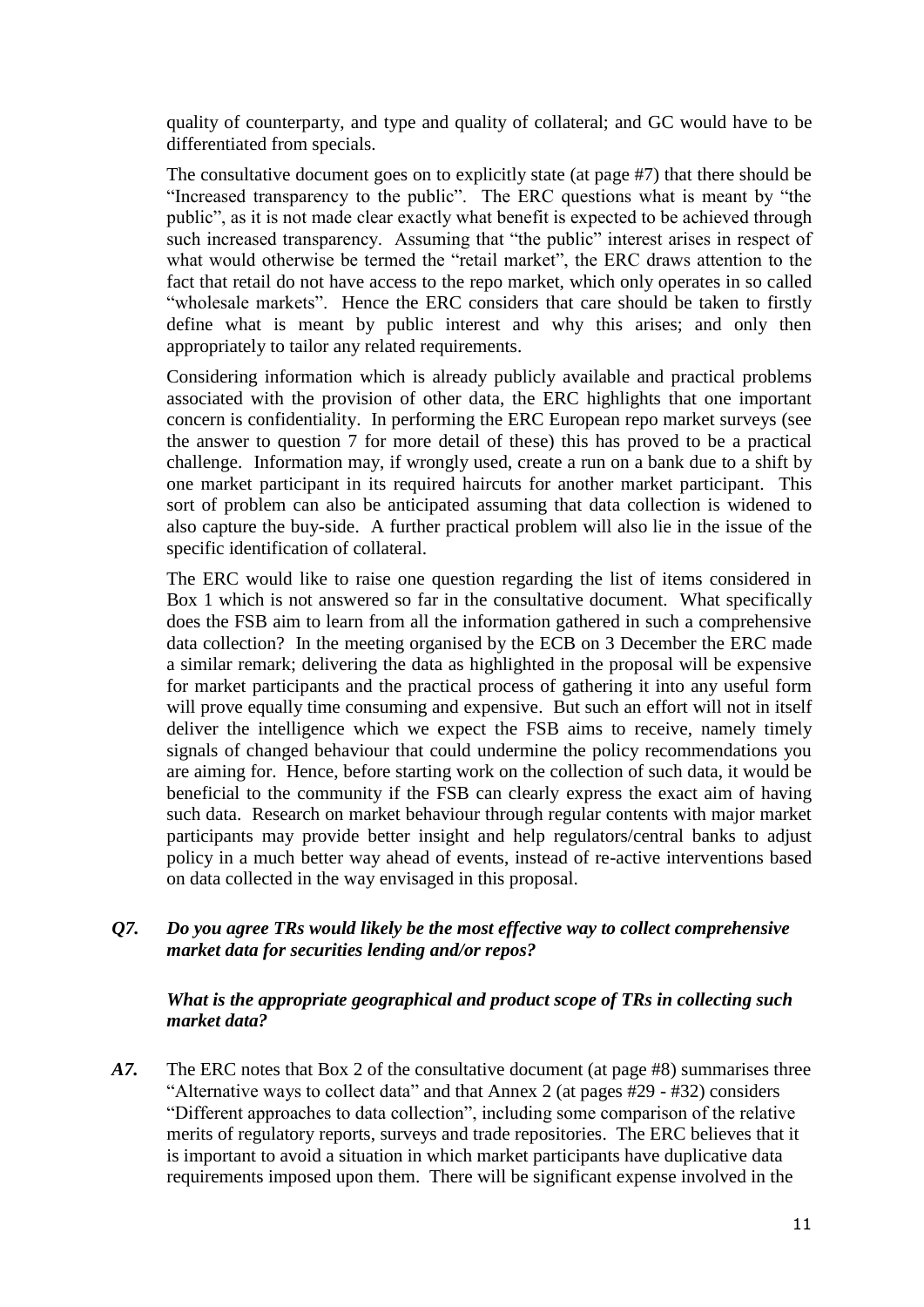development of new reporting technology and tools, so it is important to first allow for detailed discussions, contemplating the full range of needs of different public authorities, regarding the design of any reporting requirements.

Noting that the second of the alternatives is "Official survey", the ERC wishes to draw detailed and specific attention to the European repo market survey<sup>6</sup>. Performed every June and December since June of 2001, these surveys provide an important public series of data concerning the evolution of the European repo market. All of these surveys have been compiled by Mr Richard Comotto, who is available to provide a full and detailed explanation of how this has been done and what the results have shown. One very important point which arises from this is that simply collecting the data is not particularly helpful. What makes the difference is to also obtain market intelligence regarding the picture revealed by the data.

The ERC acknowledges that its existing surveys are not fully comprehensive. Not all market participants provide data, nor do all possible data elements get captured. This does not negate the value of the survey, which nevertheless does provide a meaningful semi-annual snap shot of market development based upon data from a majority of the leading European repo market's participants. This is one benefit of the flexibility that exists with the survey approach, which does not fail to operate notwithstanding the lack of a single comprehensive source of information on the entirety of the market.

The ERC sees that building on such market surveys and looking to other existing consolidated data sources, in particular CCPs and triparty agents would appear to present opportunities to make timely improvements in transparency, whilst not excluding the possibility to work towards the identification of a cost effective approach to the longer term establishment of more comprehensive consolidation of trade level information. Indeed, with the benefit of short term transparency improvements it would become far easier to assess the true requirements for longer term development; and to design and calibrate any relevant regulations for application to the market. When progressing such work there will be an array of more detailed questions to resolve, including which data elements to capture, at what level of aggregation and with which periodicity?

The ERC's experience suggests to it that the value of data about the composition of collateral is unlikely to depend on high granularity. Most repo is in government securities (80% in Europe) or government-guaranteed (e.g. Agency and Agency MBS). What is most relevant in these sovereign collateral cases (and is similarly the case for collateral issued by supranationals) is the question of which government is the issuer/guarantor, with maturity and other details typically being of lesser significance. Given the relatively small share of non-government collateral, increasing granularity is likely to offer diminishing returns.

The ERC notes that Recommendation 1 in the consultative document specifically applies to "large international financial institutions" ("LIFI"s), which are also the subject of the work of the FSB Data-Gap Group. This concept of focussing distinctively on LIFIs is not particularly developed and could be further considered, whilst also seeking to fully appreciate the emerging information requirements of other public authorities, including central banks. Considering the entity coverage of a potential TR, the ERC observes that an efficient compromise might be for LIFIs to report to a trade repository and for smaller and/or domestic financial institutions to

<sup>-</sup>6 <http://www.icmagroup.org/Regulatory-Policy-and-Market-Practice/short-term-markets/Repo-Markets/repo/>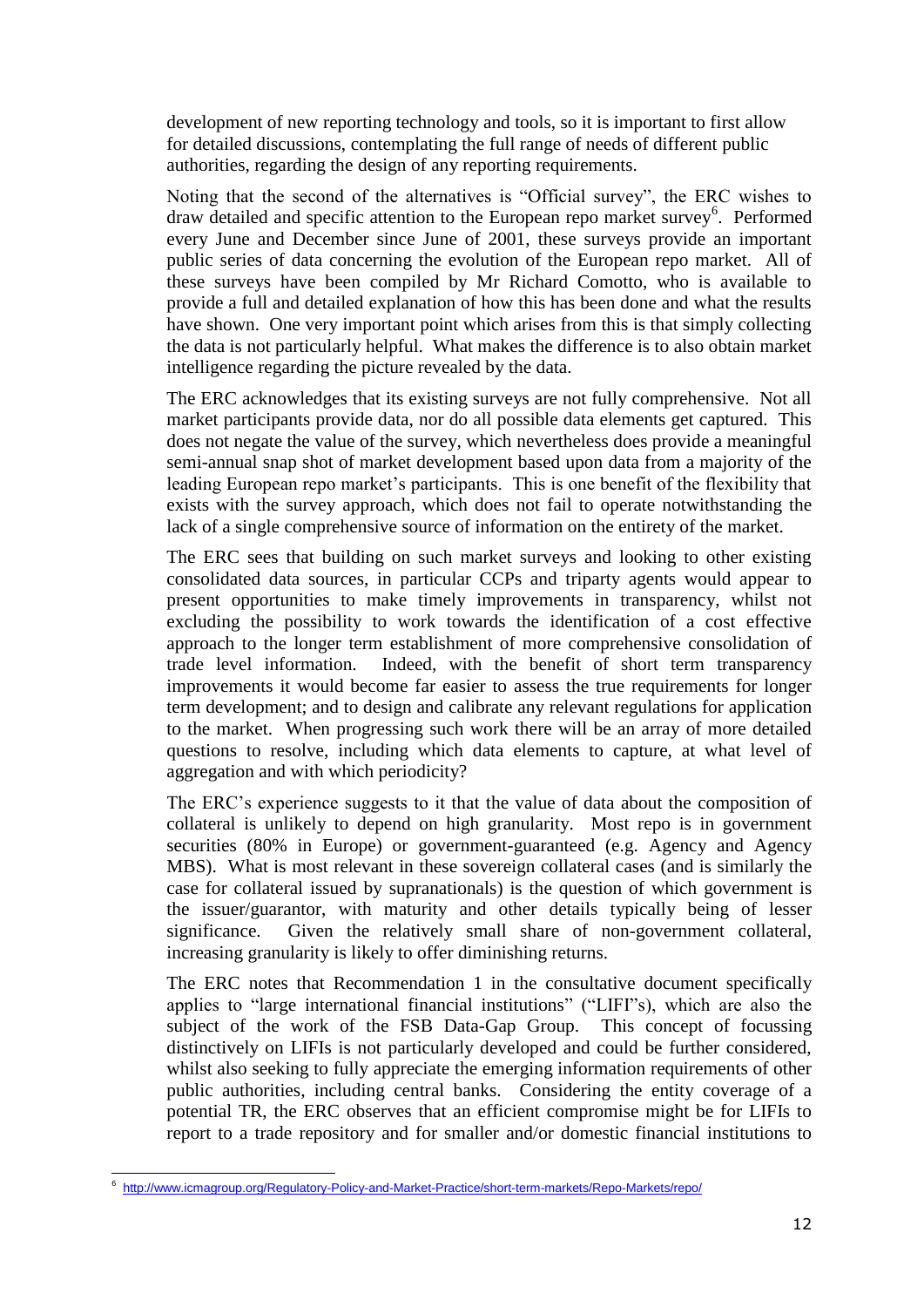provide limited regulatory reports and to be encouraged to participate in national or regional surveys, possibly by industry associations (i.e. a combination of all three methods may be appropriate). TR costs would likely have greater influence on non-LIFIs, whilst their addition to the data set would provide rapidly diminishing incremental benefits.

Considering the geographical scope of a potential TR, the ERC considers that there should ideally be a global view, as opposed to purely local TRs. That said there would still be value in being able to capture data for Europe as a single block, so long as whoever leads the development of a TR template does design it whilst keeping the rest of the world in mind. Whilst the interest of individual central banks is inevitable closely associated with the data for the particular currency which they manage, it is clear that in principle we should look at all currencies; and most certainly Europe would wish to capture US dollar collateral trades.

## *Q8. What are the issues authorities should be mindful of when undertaking feasibility studies for the establishment of TRs for repo and/or securities lending markets?*

*A8.* Recommendation 3 in the consultative report proposes an "interim step". From a European perspective the ERC considers that it is highly desirable that this be developed directly in conjunction with the existing ECB led initiative towards an EU repo database. Multiple or duplicative efforts should be avoided.

The ERC notes the recent Russian initiative to require the reporting of repos (and other OTC transactions), entered into under master agreements, to the National Settlement Depository ("NSD"). This already illustrates the need for a coordinated global approach, rather than piecemeal national developments, particularly since it includes an undesirable aspect. Under the new Russian requirements unreported transactions will not be eligible for the purposes of calculating netted close-out amounts. This seems likely to create unintended consequences and the ERC considers that it is inappropriate to link such commercial elements into the operation of what ought to be not-for-profit reporting entities.

From a practical standpoint, the ERC also wishes to highlight the sheer volume of data required to manage transaction level information over the life of trades. Authorities should be mindful that they need to be able to consume the data while it is still relevant and also that, at a transaction level at least, submissions of bi-lateral would need to be agreed and matched. It is worth recognising that there are a number of potential sources of data (triparty agents, trading platforms, CCPs, settlement agents, CSD's, bi-lateral market participants). Knowing more exactly which attributes concerning which population of trades and for which required timing of submission are essential to meeting the authorities' requirements, will greatly assist the market in establishing the most efficient and reliable way of sourcing the data.

#### *Improvements in corporate disclosures*

*Q9. Do you agree that the enhanced disclosure items listed above would be useful for market participants and authorities?* 

*Would disclosing any of the items listed above present any significant practical problems?*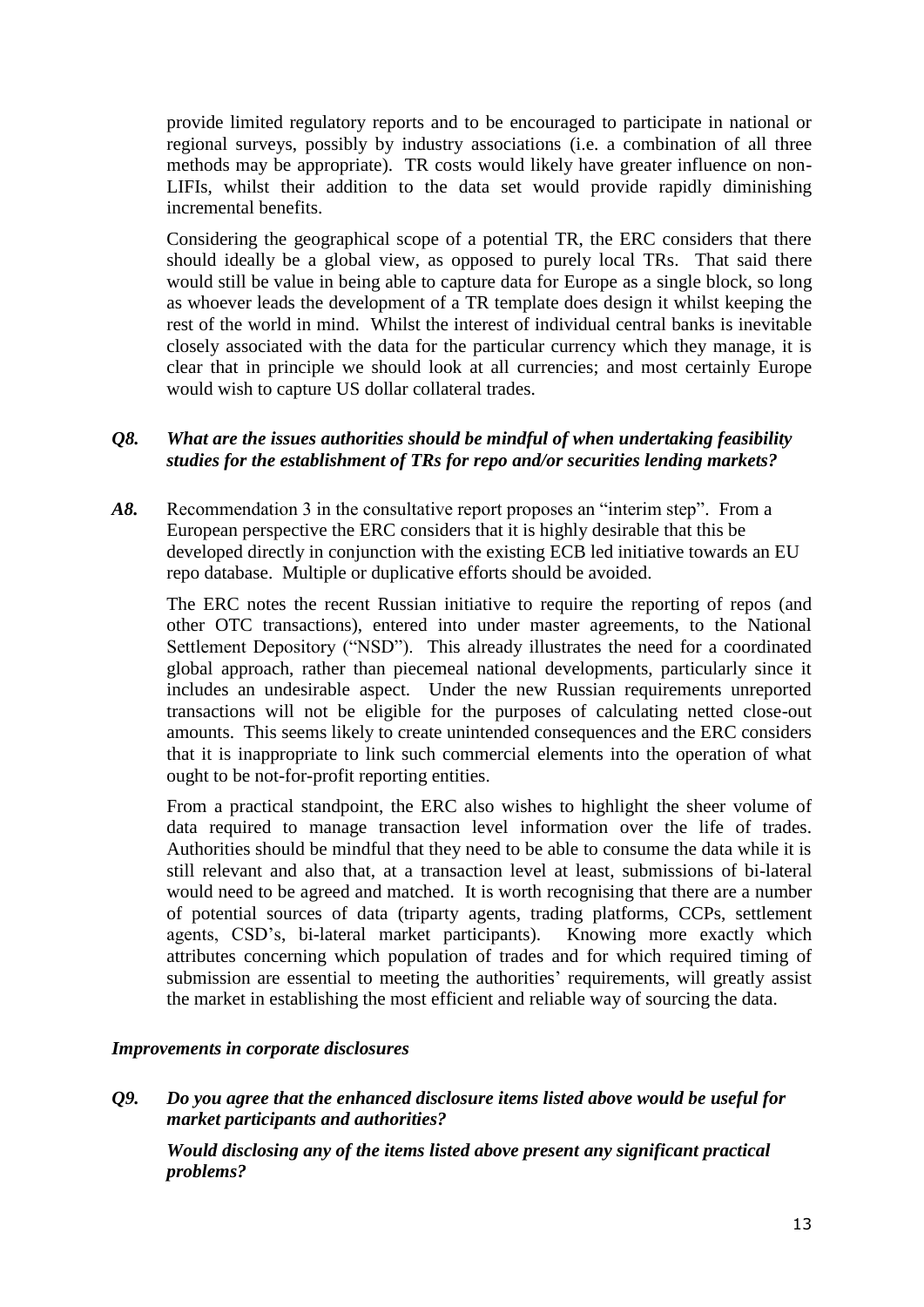## *If so, please clarify which items, the practical problems, and possible proxies that could be disclosed instead.*

*A9.* The consultative document states (at page #9) that "Disclosure is particularly poor in relation to transactions, such as collateral swaps, that do not involve cash." A key question allied to the achievement of improved disclosure of such transactions is how best to collect the applicable information. It may be that global custodians and agency lenders can provide useful disclosures, akin to reporting already in place to the UK FSA for certain transactions.

Generally speaking, the ERC agrees that the enhanced disclosure items listed would be useful for market participants and authorities. The ERC proposes that a template should be set up, which market participants can then fill in. Such a template should explain why the information is needed and by whom (e.g. central banks; regulators). This will help to ensure proper understanding amongst market participants, which will improve the quality of completion. A clear distinction must be maintained when considering which information is useful to the public.

#### *Improvements in reporting by fund managers to end-investors*

*Q10. Do you agree that the reporting items listed above would be useful for investors? Would reporting any of the items listed above present any significant practical problems?* 

*If so, please clarify which items, the practical problems, and possible proxies that could be reported instead.*

*A10.* It appears to the ERC that these should indeed prove to be useful items to report to end-investors, whilst remaining mindful of the need to maintain an appropriate balance in relation to confidential information provided through a TR by market participants (to avoid any inappropriate use of such information).

## *Minimum haircuts – key principles*

- *Q11. Are the factors described in section 3.1.2 appropriate to capture all important considerations that should be taken into account in setting risk-based haircuts? Are there any other important considerations that should be included? How are the above considerations aligned with current market practices?*
- A11. The ERC notes that it is essential to maintain a very clear distinction between minimum standards for haircut methodologies, the objectives of which relate to the management of the risk that losses may be suffered upon collateral liquidation, and the entirely separate concept of an official framework of minimum haircuts, set by reference to an official objective to mitigate perceived leverage and procyclicality risks. In case minimum haircuts are introduced, there should be clear recognition that such amounts provide regulatory capital relief against any otherwise duplicative requirements imposed on regulated financial intermediaries.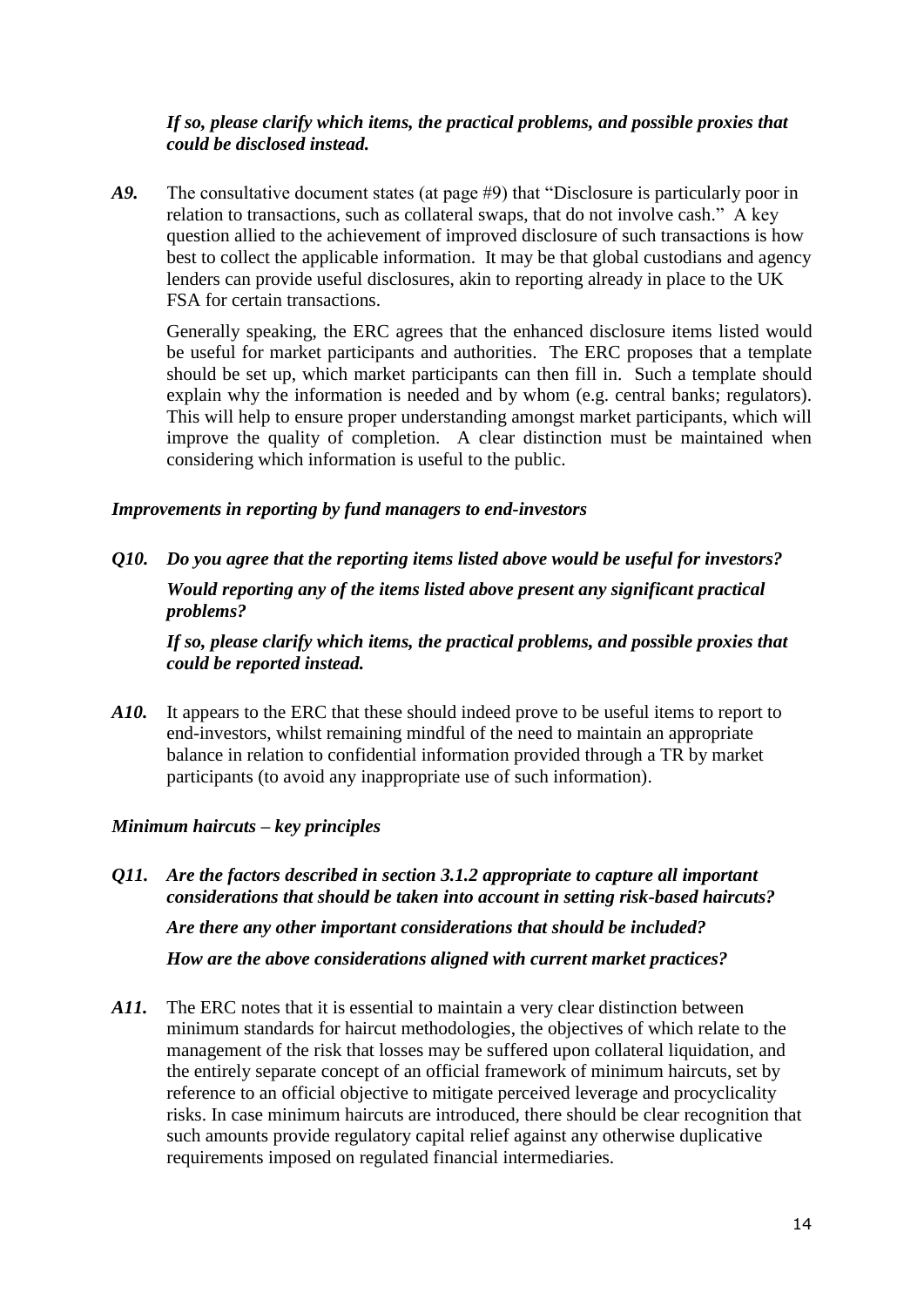The ERC is concerned by the consultative document's proposal (on page #12) that haircuts should be calculated with reference to maximum price declines derived from "a time series of price data that covers at least one stress period". Whilst improved data sets will emerge over time in response to measures to enhance transparency, there will be a much less comprehensive and consistent quality to historic data. Given the short term, high volume nature of repo activity it would be extremely costly to introduce any requirement to back-load data in order to create a historic time series. Consequently, it is important to focus requirements on what can be currently achieved; and on how this can be improved over time.

The consultative document goes on to state (on page #12) that consideration should be given to "the possibility that stressed market conditions may lead to a widening of bid-ask spreads." The ERC notes that there are many factors which can be responsible for widening prices, including differences in the underlying repo collateral. Additionally, using widening prices is not the only way to measure liquidity.

The ERC notes that in section 3.1.2(ii) of the consultative document (on page #12) there is a discussion relating to "the wrong-way risk between collateral value and counterparty default." The ERC considers that true wrong-way risk would involve the situation of a firm giving its own issued securities as collateral, which is not good market practice. Of course there may nevertheless be correlation risks, capable of leading to concurrent declines in the creditworthiness of a firm and the value of the collateral it has given in a repo, which do need to be suitably risk managed. The ERC recognises that interconnectedness does create challenging problems of this sort, as demonstrated in the example of the recent Spanish sovereign debt crisis. In this case Spanish banks had invested mainly in their domestic sovereign bond market; and their difficulties proved to be accentuated by the fact that they were also clearing these in a domestic CSD and/or CCP in their home currency.

The ERC observes that haircuts should also reflect any lack of robust documentation; as such a lack increases legal risk (e.g. the possibility of a challenge to a firm's right to collateral).

#### *Minimum haircuts – numerical floors on haircuts*

*Q12. What do you view as the main potential benefits, the likely impact on market activities, and possible unintended consequences of introducing a framework of numerical haircut floors on securities financing transactions where there is material procyclicality risk?* 

*Do the types of securities identified in Options 1 and 2 present a material procyclical risk?*

*A12.* The ERC observes that the consultative document states (at page #11) that "Minimum regulatory haircuts for repos and securities financing transactions (whether bilateral, tri-party or CCP) may limit the build-up of excessive leverage and reduce procyclicality in the financial system via the financing of risky assets, in particular by entities not subject to prudential regulation." The ERC is particularly concerned by this principle, since it seems that it is more likely true that minimum haircuts "may not" deliver the desired outcomes. The ERC's scepticism, regarding both the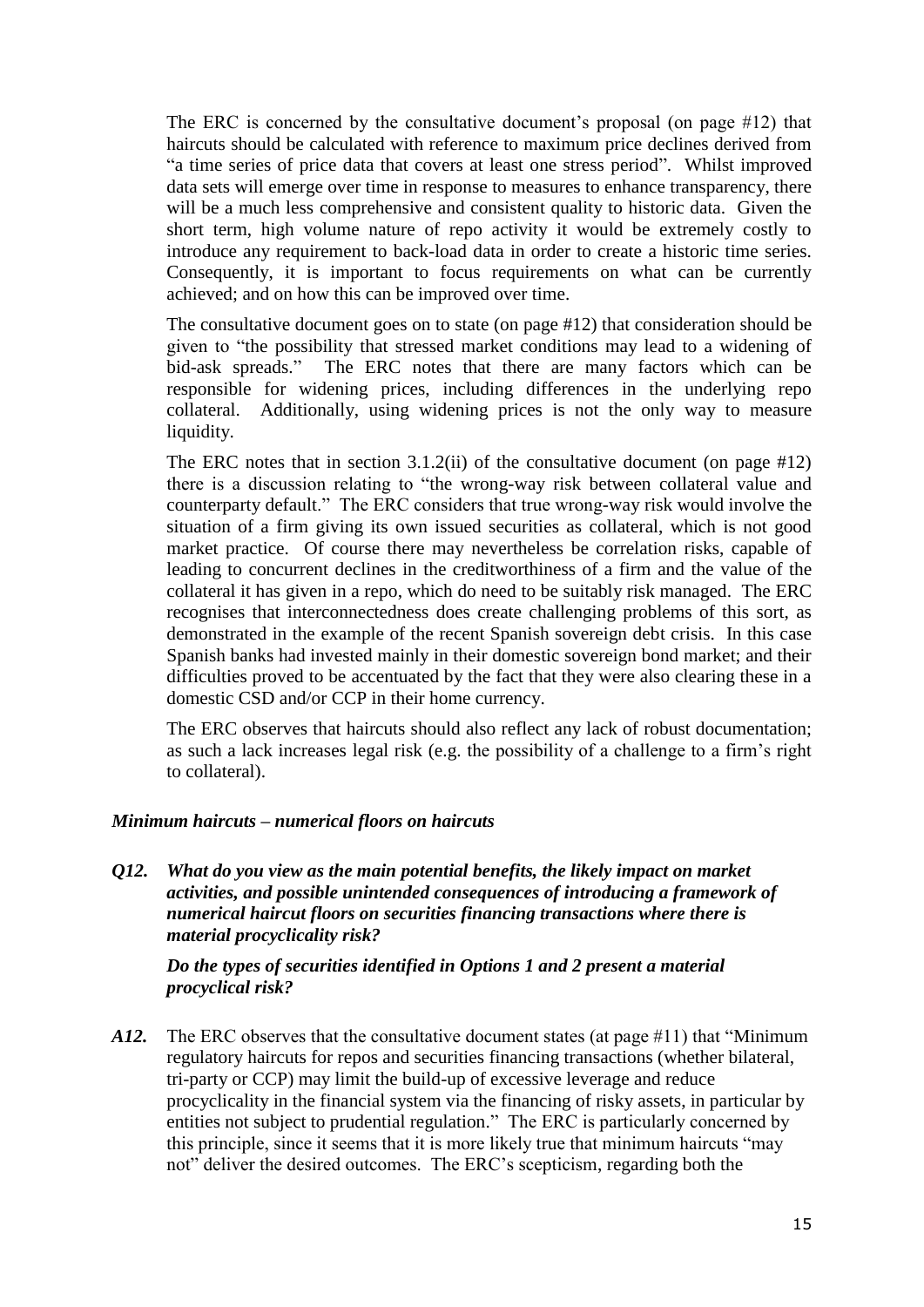rationale for and the benefits of mandatory minimum haircuts, is fully articulated in the two papers written by Mr Richard Comotto in February and March of 2012.

The ERC wishes to highlight that collateral is only a risk mitigant and, as such, is a second order risk consideration. Counterparty risk is the primary risk and bank risk department will almost certainly stop any repo trading with a counterparty that is perceived to be in difficulties. So the ERC continues to feel that the specific focus on mandatory haircuts is misguided, as the introduction of such a requirement will not change banks' primary risk behaviour, which is the cutting, or removal of counterparty risk lines.

The ERC also notes that declines in the value of collateral that generate higher margin calls will wash through chains of repos, so that only the transferor at the end of each chain will suffer the effect of the increase. It is important therefore not to assume that the scale of higher margin calls would be commensurate with the size of the repo market on a one-for-one ratio.

In section 3.1.3 of the consultative document it states (on page #13) that "A risk in both approaches is that numerical floors become de-facto market standards for haircuts." The ERC cautions that there is a further risk which follows from this. By becoming more associated with the determination of risk management standards, regulators may themselves become the target for criticism in case events subsequently transpire which, with the benefit of hindsight, make it appear that incorrect haircut levels had been set.

The ERC is struck by the fact that the consultative document itself highlights (on page #14) that the proposed approach "may also lead to an increased recourse to central bank refinancing operations if central bank haircut schedules are lower." The ERC considers that this statement of concern is well founded and therefore sees that this is indeed a good reason why not to pursue the proposal.

Furthermore the consultative document goes on to state (on page #15), in recommendation 7, that "the FSB should be mindful of possible unintended consequences for market liquidity and the functioning of markets." The ERC is pleased to see that the FSB has acknowledged this need. This is indeed important and is another good reason why to be careful in pursuing the proposal.

## *Q13. Do you have a view as to which of the two approaches in section 3.1.3 (option 1 – high level – or option 2 – backstop) is more effective in reducing procyclicality and in limiting the build-up of excessive leverage, while preserving liquid and wellfunctioning markets?*

*A13.* Assuming the need to adopt one of the two options, the ERC believes that option 2 would be more effective. This is particularly reflective of the fact that this option better addresses the notion of "excess" and will give a better outcome from the perspective of preserving liquid and well-functioning markets.

The ERC is aware that there has been a recent consultation at the level of European Debt Management Offices, in which we understand that proposals have been aired relating to these two options. The ERC considers that the impact on fluidity/liquidity flows with sovereign bonds as collateral needs to be better understood. It may very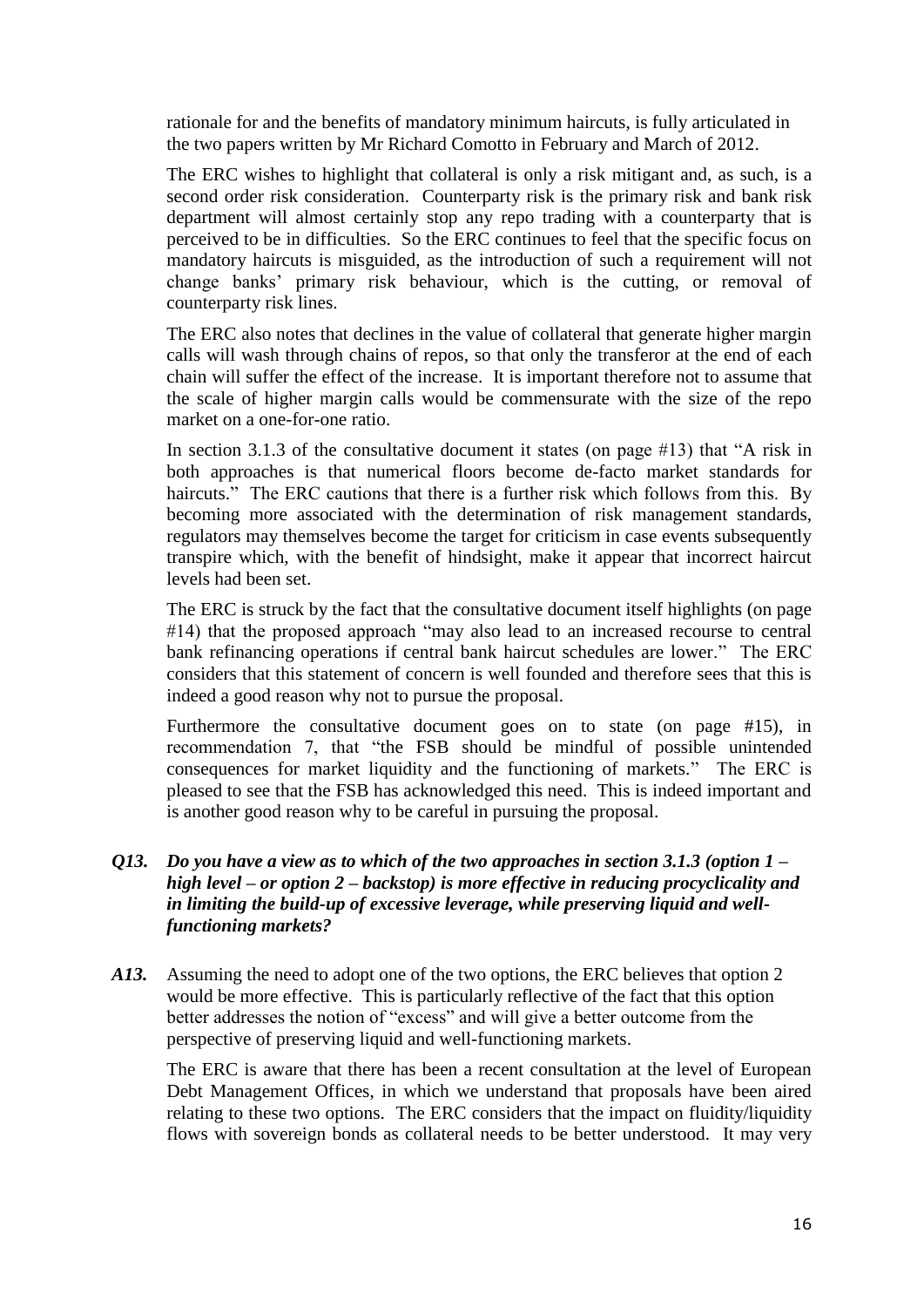well be counterproductive; and further jeopardise work around secured indices which are currently being discussed<sup>7</sup>.

## *Q14. Are there additional factors that should be considered in setting numerical haircut floors as set out in section 3.1.3?*

*A14.* The ERC observes that, as stated (on page #3) in the consultative document, the "policy goal is to restrict, or put a floor on the cost of, secured borrowing against assets subject to procyclical variation in valuations/volatility. The ERC notes that any such approach will need to be suitably calibrated for the type of asset, including but not limited to sovereign bonds.

In section 3.1.3 of the consultative document it states (on page #13) that "WS5 was also of the view that basing numerical floors on a variant of the Basel III standard supervisory haircuts had the important benefit of consistency with capital rules and with the approach recommended by the BCBS-IOSCO working group on margining requirements (WGMR) for non-centrally cleared derivatives." The ERC appreciates the thought concerning the benefit of consistency, but notes that ideally the focus of any framework development should be on its consistency with actual market practice.

The ERC agrees with the consultative document statement (on page #14) that "the proposed haircut schedules for non-centrally cleared derivatives and securities financing transactions do not necessarily need to be identical in order to be compatible."

The ERC notes that the consultative document goes on to highlight (on page #14) that the Basel II framework affords 0% risk weights to certain sovereign exposures. As is now widely recognised, this of course does not mean that sovereign debt is literally "risk free".

The ERC considers that one important factor to consider is that in practice haircuts are dynamic and can indeed change on a daily basis. This needs to be recognised in setting any haircut floors, the levels of which would necessarily need to be subject to periodic reassessment.

Finally, market practice has been to use sovereign collateral (of a reasonable, robust nature) as the preferred collateral for interbank repo transactions. The growth in this market segment is clearly linked to the demise of the unsecured interbank market. Mandatory haircuts could well increase costs to all; and, as such, the transmission of central bank liquidity throughout the banking system may very well be damaged. Current market practice is for zero haircuts on such interbank transactions and the ERC strongly believes that this should not be contradicted by regulation, particularly given that any move to further protect one bank in such an arrangement would equally increase the exposure of the counterparty bank (i.e. it would confer no net benefit on the overall stability of the system).

## *Q15. In your view, how would the numerical haircut framework interact with modelbased haircut practices?*

<sup>-</sup>7 For example, you may note BrokerTec and MTS's 13 December 2012 launch of the RepoFunds Rate daily repo index [http://www.icap.com/news-events/in-the-news/news/2012/121213-brokertec-and-mts-launch-repofunds-rate-daily-repo](http://www.icap.com/news-events/in-the-news/news/2012/121213-brokertec-and-mts-launch-repofunds-rate-daily-repo-index.aspx)[index.aspx](http://www.icap.com/news-events/in-the-news/news/2012/121213-brokertec-and-mts-launch-repofunds-rate-daily-repo-index.aspx)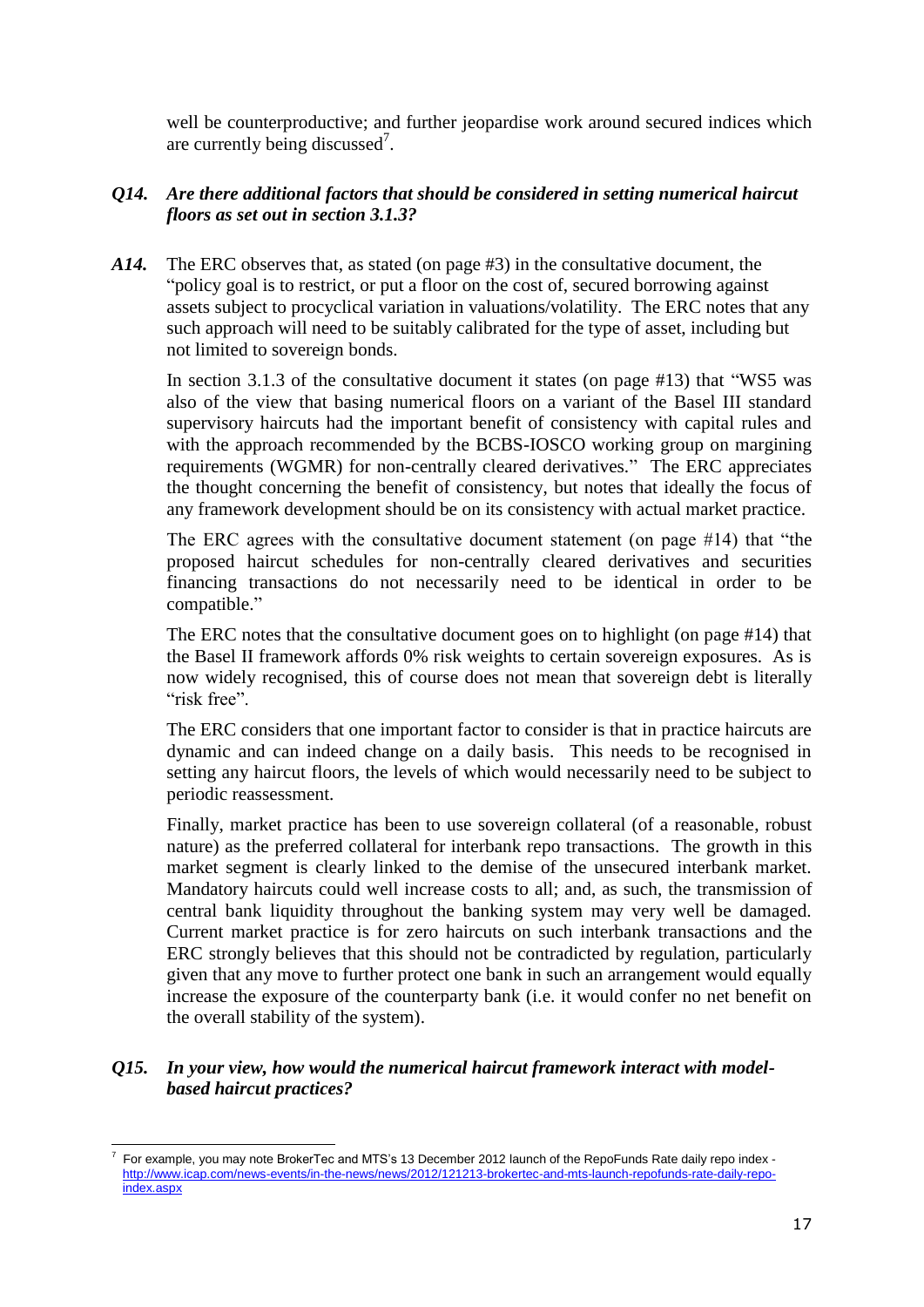## *Also, how would the framework complement the minimum standards for haircut methodologies proposed in section 3.1.2?*

*A15.* The ERC considers that, by definition, there will be a conflict with model-based haircut practices. This will naturally occur whenever the model output implies a haircut below the level set for any minimum mandatory haircut.

Recommendation 6 in the consultative document states (at page #12) that "Regulatory authorities should introduce minimum standards for the methodologies that firms use to calculate collateral haircuts." The ERC agrees with this in principle, as it is beneficial for the market as a whole that all market participants should follow good minimum standards for all aspects of their business. However, recommendation 6 goes on to state that "Those guidelines should seek to minimise the extent to which these methodologies are pro-cyclical." The ERC is troubled by this proposal as it is important that individual firms remain able to set risk management policies to manage their own shareholders' interests.

## *Minimum haircuts – scope of application of numerical floors*

*Q16. In your view, what is the appropriate scope of application of a framework of numerical haircut floors by: (i) transaction type; (ii) counterparty type; and (iii) collateral type?* 

*Which of the proposed options described above (or alternative options) do you think are more effective in reducing procyclicality risk associated with securities financing transactions, while preserving liquid and well-functioning markets?*

*A16.* In section 3.1.4(i) of the consultative document it states (on page #16) that "WS5 recommends that any numerical floors should apply only to securities financing transactions where the primary motive is financing, rather than to lend/borrow specific securities." The ERC appreciates the idea of making such a distinction but is concerned with the practicalities. How will reporting reflect this distinction, which is not something that is uniquely defined within the normal transaction data fields?

In section 3.1.4(ii) (ii) of the consultative document it is suggested (on page  $#17$ ) that the numerical haircut regime might "allow financing of regulated financial intermediaries (e.g. banks, broker-dealers) to be excluded on the grounds that they are already subject to direct appropriate regulation of liquidity and leverage (the possibility also exists that certain other specific entities could be designated to be of such significance that they should be brought within the existing framework for regulated financial intermediaries; and hence also then become excluded). That would leave the numerical floors to apply to exposures of regulated financial intermediaries to other entities and exposures amongst other entities".

Taking the assumption that there should indeed be a regime of numerical haircut floors, this approach appears broadly sensible to the ERC, which considers that other entities, such as funds, may equally well already be suitably regulated. Of course this does not mean that there would never be haircuts on transactions for financing of regulated financial intermediaries, the case simply being that haircuts would only apply in case voluntarily imposed on a bilateral basis or through imposition by a chosen CCP. Indeed the ERC believes that it should also be considered that this same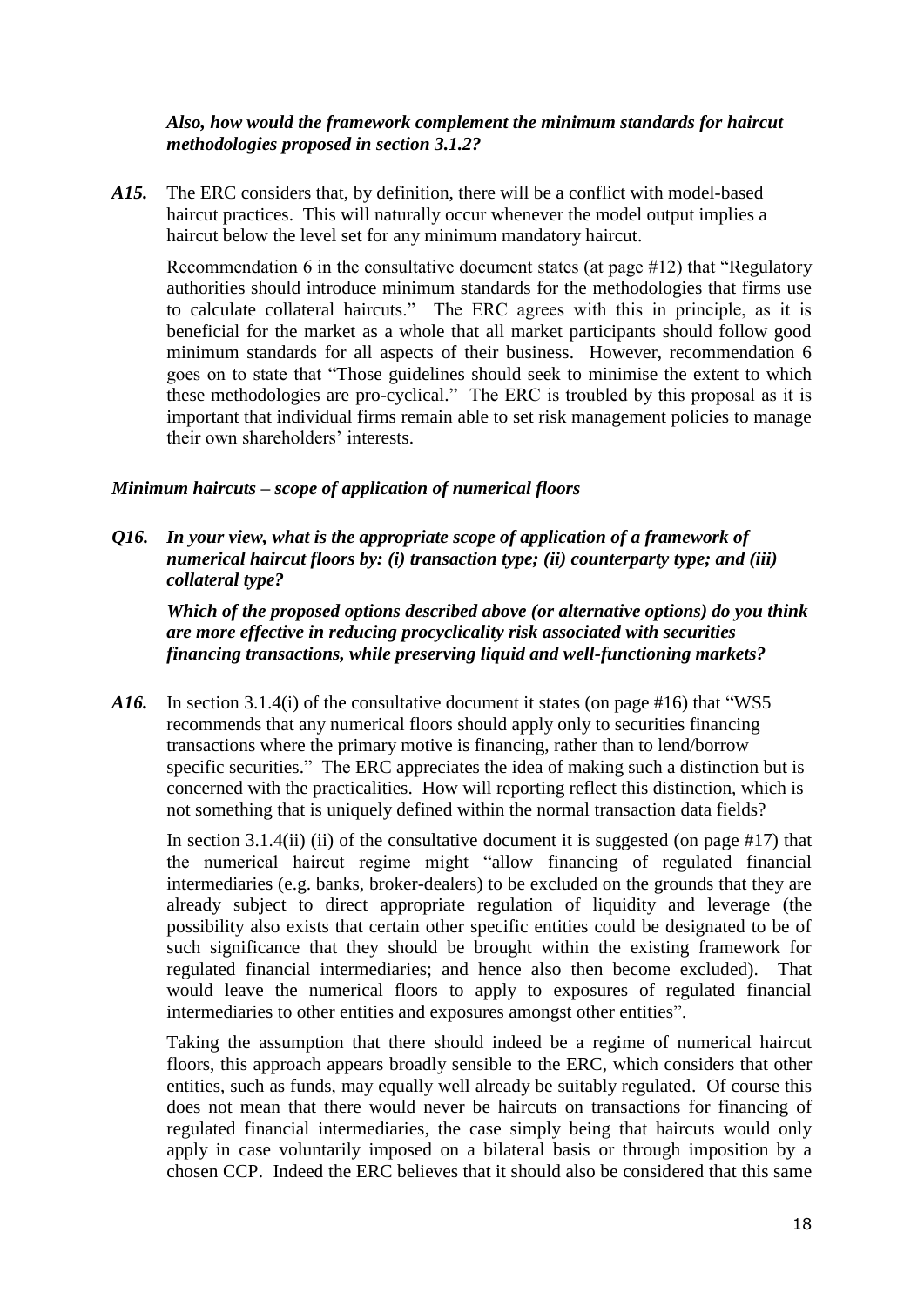line of thought rationally extends even to the case of exposures of regulated financial intermediaries to other entities, where the pressure of regulatory requirements will already serve to deter the regulated financial intermediary from transacting on a basis which would generate any undue amount of risk.

The consultative document goes on to state (on page #17) that "Option (iii) is by far the most straightforward option to implement". Whilst the ERC agrees this would be true from a practical perspective, it is important to consider that a key problem with any such proposal is that the determination of appropriate haircut levels is in fact dependent on a range of variable inputs which stretch across all three of the identified parameters (so market distortions would inevitably arise in case of any attempt to design a simplified template defining certain fixed minimum haircuts). The following bullet point on page #17 of the consultative document then states that option (ii) addresses the concern for "Limiting the potential negative impact on the liquidity of the repo market at the short end of the money market curve and related possible impairment to central bank refinancing operations". The ERC perceives that particular care needs to be given to the way in which any new measures might impinge upon central bank refinancing operations; and would be particularly concerned in case there were to be any impairment of this essential mechanism. No actions should be decided upon which would lead to such an impairment.

The ERC is pleased to see that the consultative document acknowledges in section 3.1.5 that globally consistent implementation is desirable but also, understandably, challenging. The ERC wishes to emphasise that the achievement of global consistency needs to encompass not just the content of requirements but also the timing of their adoption.

*Q17. Are there specific transactions or instruments for which the application of the numerical haircut floor framework may cause practical difficulties?* 

*If so, please explain such transactions and suggest possible ways to overcome such difficulties.*

*A17.* In section 3.1.3(i) of the consultative document it is noted (on page #14) that "market participants may be able to use total return swaps and other derivatives to create transactions that are economically equivalent to repos". The ERC finds that the FSB's approach to synthetic repos is unclear, particularly in terms of how this is intended to relate to the treatment of derivative exposures. To try and aid clarity, the ERC observes that derivative exposures are net replacement costs, whereas synthetic repos involve collateral against the whole notional principal amount of the derivative component. Accordingly it would appear to be the case that any minimum haircut on the collateral in synthetic repos should be exactly the same as on real repos, as the assets sold in both cases perform the same collateral function. Consistently identifying which transactions form synthetic repos is likely to be a challenge.

In section 3.1.4(iii) of the consultative document arguments are made for and against the application of numerical haircut floors in relation to sovereign bond collateral. The ERC feels that if there is truly a case for a regime of numerical haircut floors it would be intellectually inconsistent to then say that there should simply be an exclusion for all sovereign bonds. Nevertheless, as is noted (on page #18) "risk-free" rates are not procyclical, so if there is to be a regime of haircut floors, its design ought quite clearly to be consistent with a focus on illiquid securities rather than impacting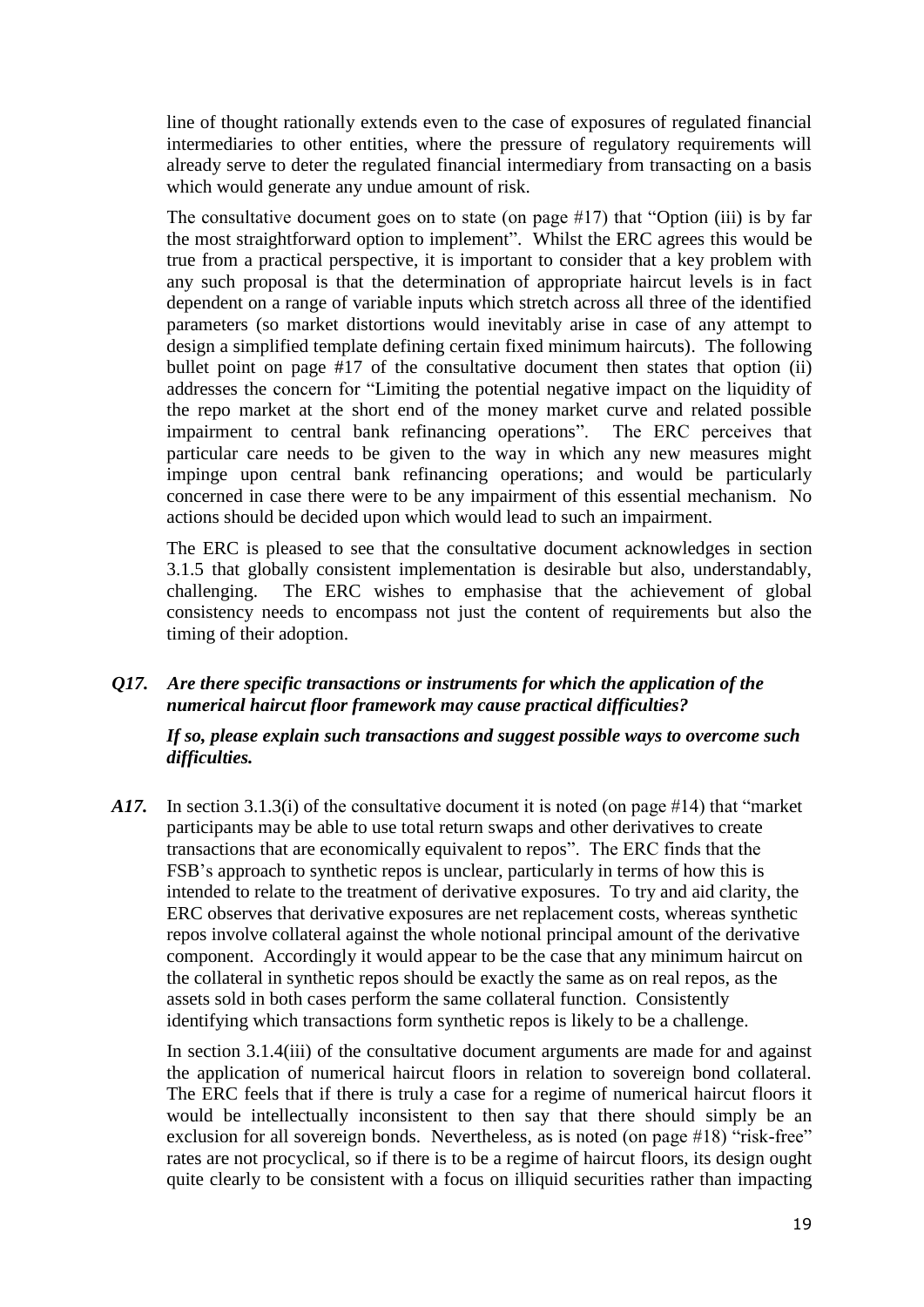on high quality government bonds (and other high quality collaterals issued by entities such as supranationals).

In section 3.1.4(i) of the consultative document it is specifically stated (on page  $#16$ ) that "In order to prevent such circumvention, numerical floors would also need to apply to collateral swaps." The ERC observes that this is one particular example of the need to achieve consistency of treatment across products and geographies, which will require careful and detailed coordination of international efforts to introduce any new requirements so as to avoid the creation of inconsistencies as to either content or timing of application.

## *Q18. In your view, how should the framework be applied to transactions for which margins are set at the portfolio basis rather than an individual security basis?*

*A18.* In the ERC's view, recognising the fact that there is a perfectly reasonable case for allowing that margins can be determined on a portfolio basis simply further illustrates the illogicality of proposing that there should be pre-set minimum margins applied across the market. Precisely what the portfolio approach shows is that the relevant amount of margin is always fact dependant, with the possibility existing that incremental trades are risk reducing for the portfolio as a whole; and that haircuts could accordingly fall in consequence of such incremental activity.

## *Cash collateral reinvestment*

*Q19. Do you agree with the proposed minimum standards for the reinvestment of cash collateral by securities lenders, given the policy objective of limiting the liquidity and leverage risks?* 

*Are there any important considerations that the FSB should take into account?*

A19. Section 4.1 of the consultative document states (on page #21) that "Agent lenders" should frequently disclose to their clients (the beneficial owners of securities) the composition and valuation of their portfolio of securities on loan and their cash collateral reinvestment portfolio." The ERC notes that the UK FSA has an existing agent lender reporting regime, which could be usefully used as a model. To the extent shown to be necessary, this model could be extended or otherwise adjusted.

## *Requirement on re-hypothecation*

## *Q20. Do you agree with the principles set out in Recommendation 9?*

*A20.* The ERC agrees that there should be reasonable restrictions on re-hypothecation and an appropriate level of disclosure to impacted clients, but care needs to be taken to distinguish the right of re-hypothecation of pledged collateral from the right of use of collateral received through a true sale in repo or securities lending. Overall, the ERC considers that these proposed principles may indeed be reasonable. Nevertheless, the ERC specifically draws attention to the fact that these principles refer exclusively to re-hypothecation, which the FSB narrowly defines to mean "re-use of client assets". This distinction is of great significance and the ERC would not support any proposal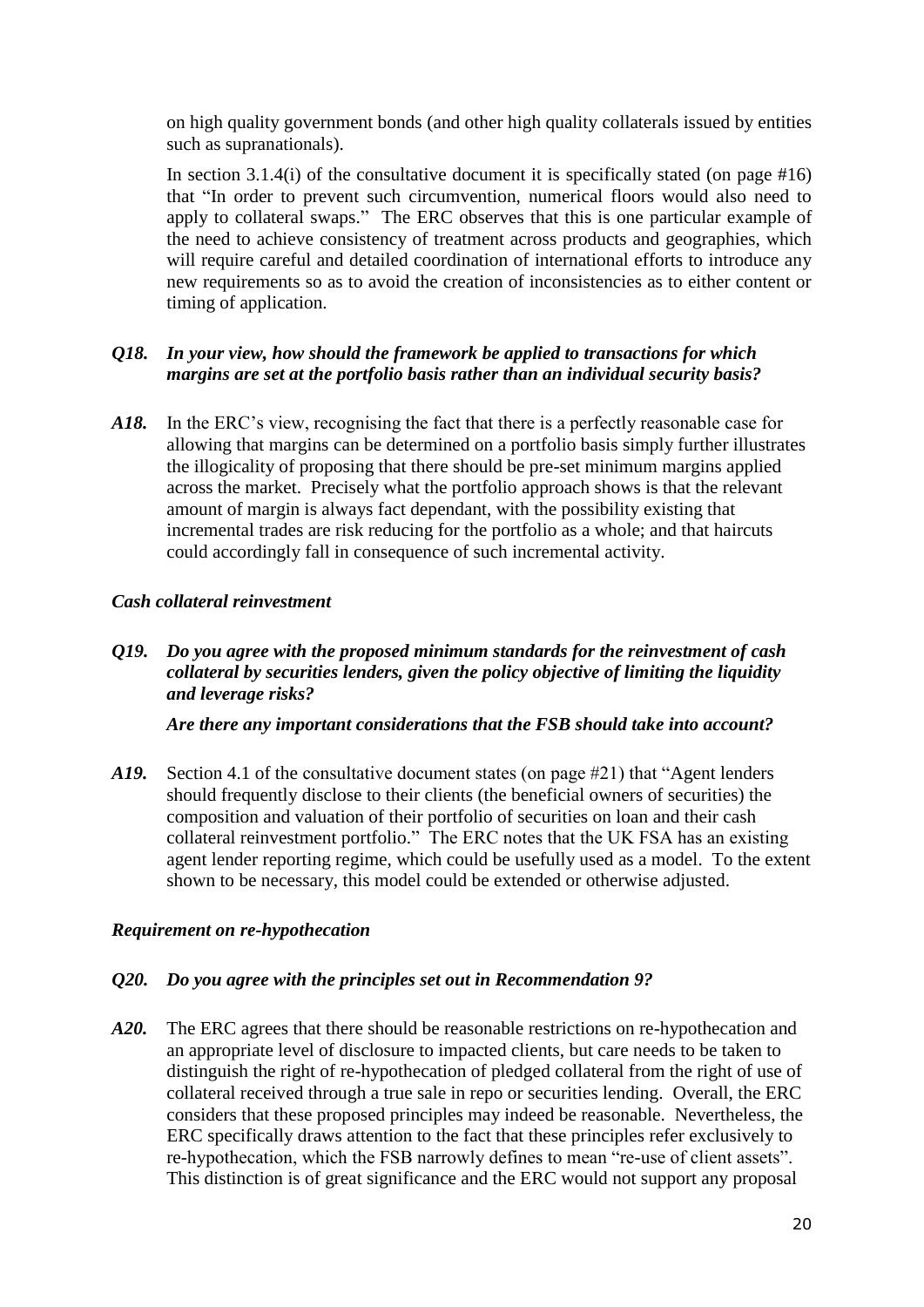which sought to apply these principles more broadly; and notes that it will be necessary to also be clear regarding what is meant by the phrase "client assets".

In section 1.2(iii) of the consultative document the FSB describes (at page  $#3$ ) the effect of re-hypothecation in the following manner: "Re-hypothecation can replace ownership of securities with a contractual claim on a financial institution to return equivalent securities, with ownership of the re-hypothecated securities transferring to this institution". The ERC is concerned that this description of re-hypothecation lacks precision and suggests that care be taken to ensure the exact legal nature of this technical concept is fully understood and precisely articulated.

## *Minimum regulatory standards for collateral valuation and management*

# *Q21. Do you agree with the proposed minimum standards for valuation and management of collaterals by securities lending and repo market participants? Are there any additional recommendations the FSB should consider?*

*A21.* The ERC observes that these proposed standards are commendable, but somewhat vague. This creates the risk that they may be interpreted in an overly prescriptive way and would be keen to have the opportunity to provide further detailed input in respect of its own experience in the development and promotion of market standards. The ERC suggests that it might be helpful to insert the need for a robust master agreement, incorporating representations and warranties that no laws or regulations are being breached; margin maintenance provisions; and default procedures.

One of the points underlying this aspect of the proposals is the policy goal, stated (on page #3) in section 1.2(ii), "to mitigate the risk that large forced sales of collateral in one market segment arise as a channel of risk transmission beyond that market segment and throughout the broader financial system." The ERC see that this is an example of the conflict which exists between allowing individual firms the freedom to manage their risks in the interests of their shareholders and the public policy objective to mitigate the potentially adverse effects of collective action. Care needs to be taken to achieve an appropriate balance, in order to avoid a harmful effect on individual firms' risk management.

Section 1.2(v) of the consultative document states (at page  $#3$ ) that "The policy goal is to improve collateral valuation standards." This is wholly reasonable as a goal and is something which the ERC itself continues to seek to promote. There are, nevertheless, significant constraints which do need to be recognised. The ideal being pursued is daily (if not continuous) evaluation of the current market price of collateral. In practice the market for collateral assets is not able to provide the pricing data to underpin such evaluations and some element of theoretical valuation has to be deployed in order to fill in the gaps. So it is important to ground proposals in practicality, whilst striving to achieve improvement and enhance market efficiency.

## *Structural aspects of the securities financing markets*

*Q22. Do you agree with the policy recommendations on structural aspects of securities financing markets as described in sections 4.1 and 4.2 above?*